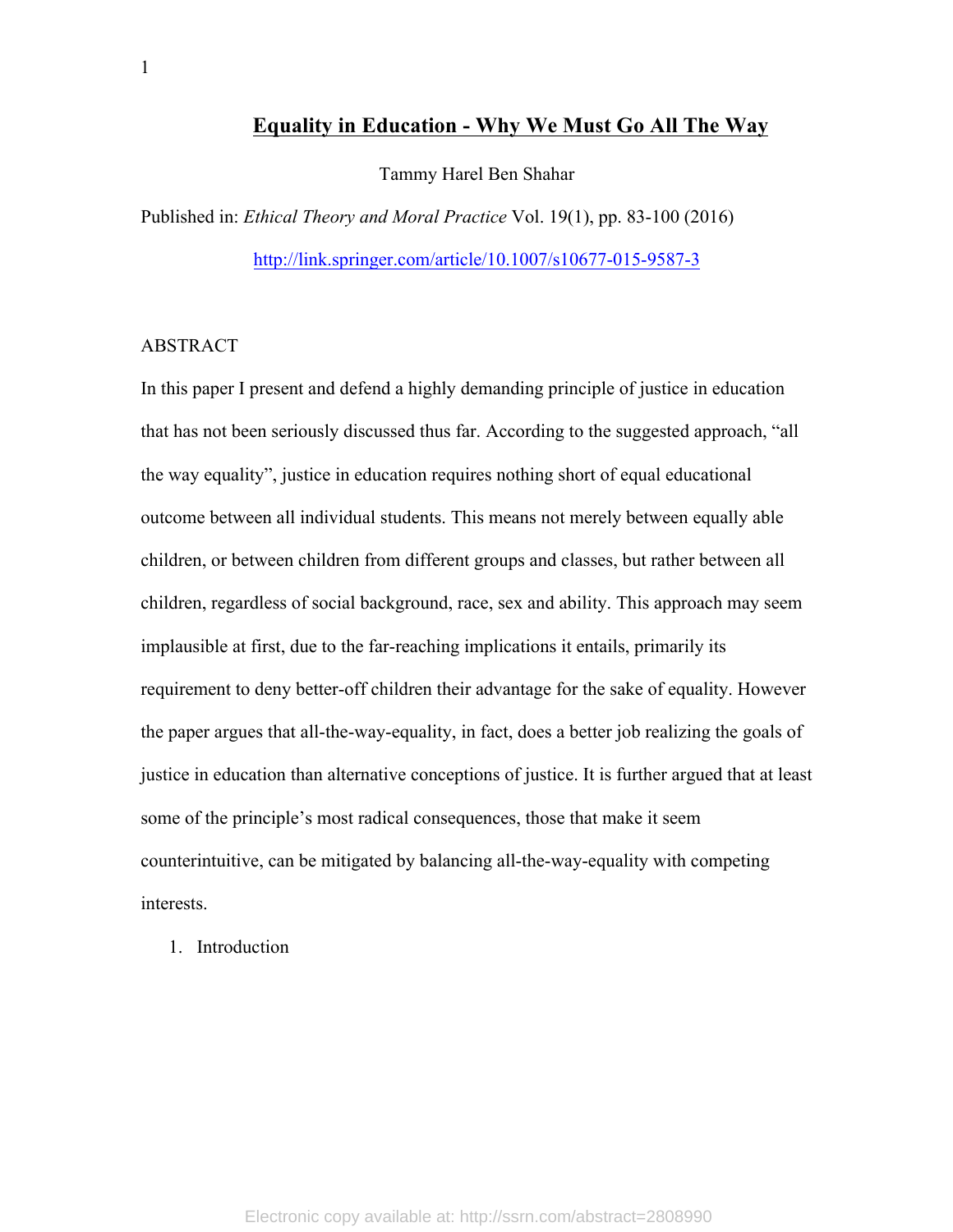Inequality in educational opportunity and its prices for individuals and society are an ongoing concern in liberal democracies. The 'savage inequalities' that are reported in education and the genuine difficulties involved in mitigating them color the philosophical discussion of the issue with a sense of urgency along with an expectation that the debate relate to real life challenges.

Amidst the lively debate regarding distributive justice in education, there is a position that has not yet been seriously defended, a position which I call 'all-the-way-equality', according to which justice in education requires equality in educational outcome between all individual students. This means not merely between equally able children, or between different social groups and classes – but rather between all children, regardless of their social background, sex, ability and the effort they invested. In this paper I attempt to do just that, argue that when it comes to equality in education, nothing short of "going all the way" will do.

All-the-way-equality may seem, at first glance, too radical an approach to be plausible or relevant to real life education policy. It seems simply impossible to achieve equality in educational outcomes among all children, and the mere attempt is bound to lead to undesirable consequences, primarily lowering the achievement of certain children in order to obtain equality. These radical ramifications explain why the principle hasn't received appropriate attention from philosophers. I aim to show that this initial reaction to all-the-way-equality is mistaken and that while very demanding, it is a plausible principle of justice in education. In fact, I contend that it does a better job realizing the goals of distributive justice in education than other principles of justice. Its basic commitment to

<u> 1989 - Johann Stein, fransk politik (d. 1989)</u>

Electronic copy available at: http://ssrn.com/abstract=2808990

<sup>1</sup> To take the name of Jonathan Kozol's famous book*: Savage Inequalities: Children in America's Schools* (NY: Crown publishers, 1991).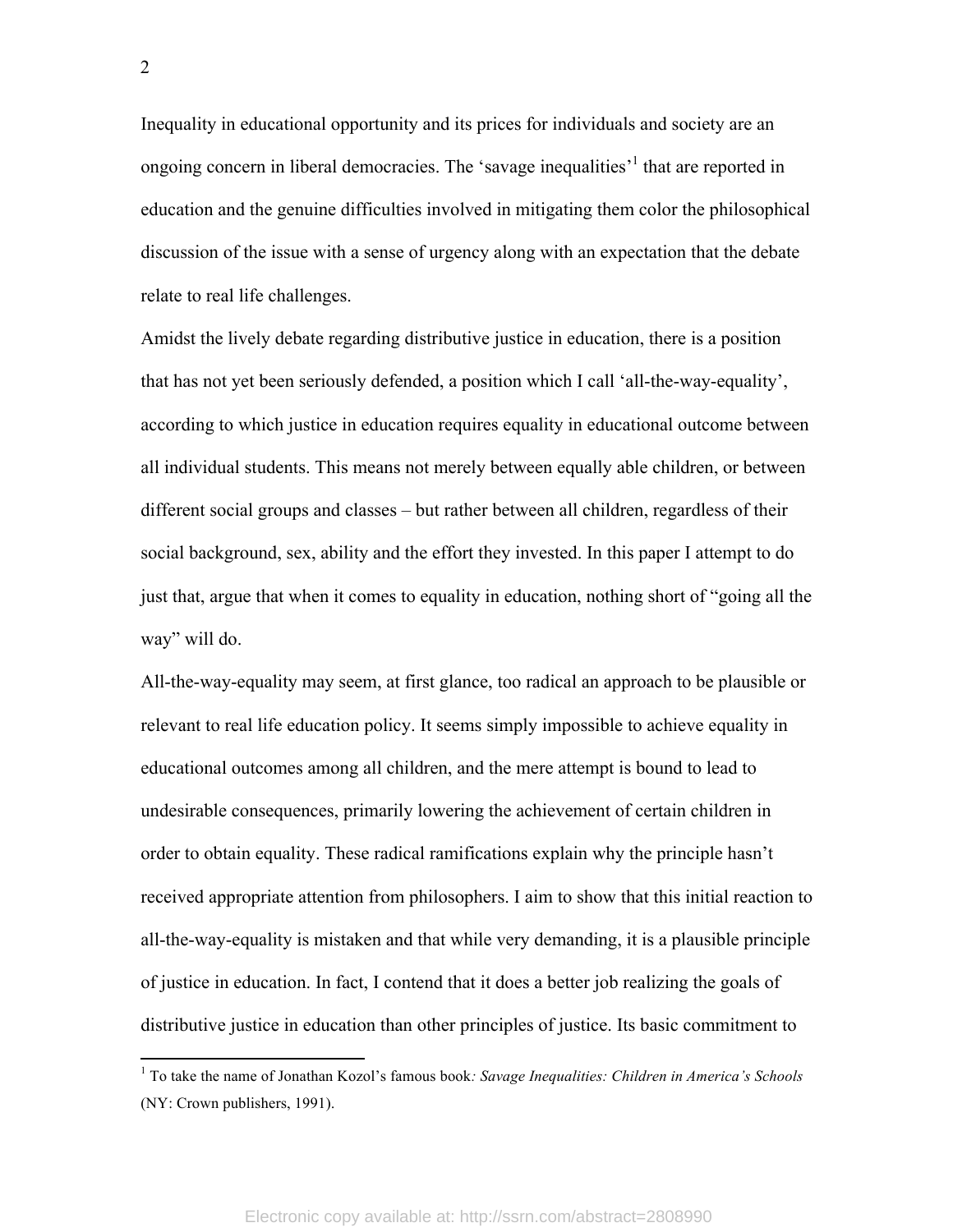equality of outcomes is morally justified, and at the same time the most problematic consequences of the approach are avoided by balancing equality with competing interests.

The paper proceeds as follows: I begin by locating the argument within the contemporary debate regarding justice in education, which includes the approaches of educational adequacy, priority for the worst-off, and equality (parts two and three). In part four, I proceed to explain the proposed approach, and why it fares better than others as a principle for justice in education. Part five then addresses at some length some of the objections that can be raised against all-the-way-equality and the issue of balancing it with competing interests.

### 2. Equality, Adequacy, and Priority

At the center of contemporary debate regarding distributive justice are two competing groups of approaches: The sufficientarian principle of educational adequacy, and views that require equality. A third, prioritarian view of justice in education, has recently been suggested, and will surely attract further attention. The view which I will defend, all-theway-equality, belongs to the egalitarian group of approaches and shares the underlying intuitions that these approaches are based upon. However it contrasts other outcomebased equality views that concede to inequality in cases of differential ability or differential effort. All-the-way-equality asserts that these exceptions cannot be morally justified and that justice requires equalizing education for all individuals. The egalitarian intuition together with the failure of alternative views establish all-the-way-equality as the appropriate principle of justice in education. I begin by presenting the alternative views.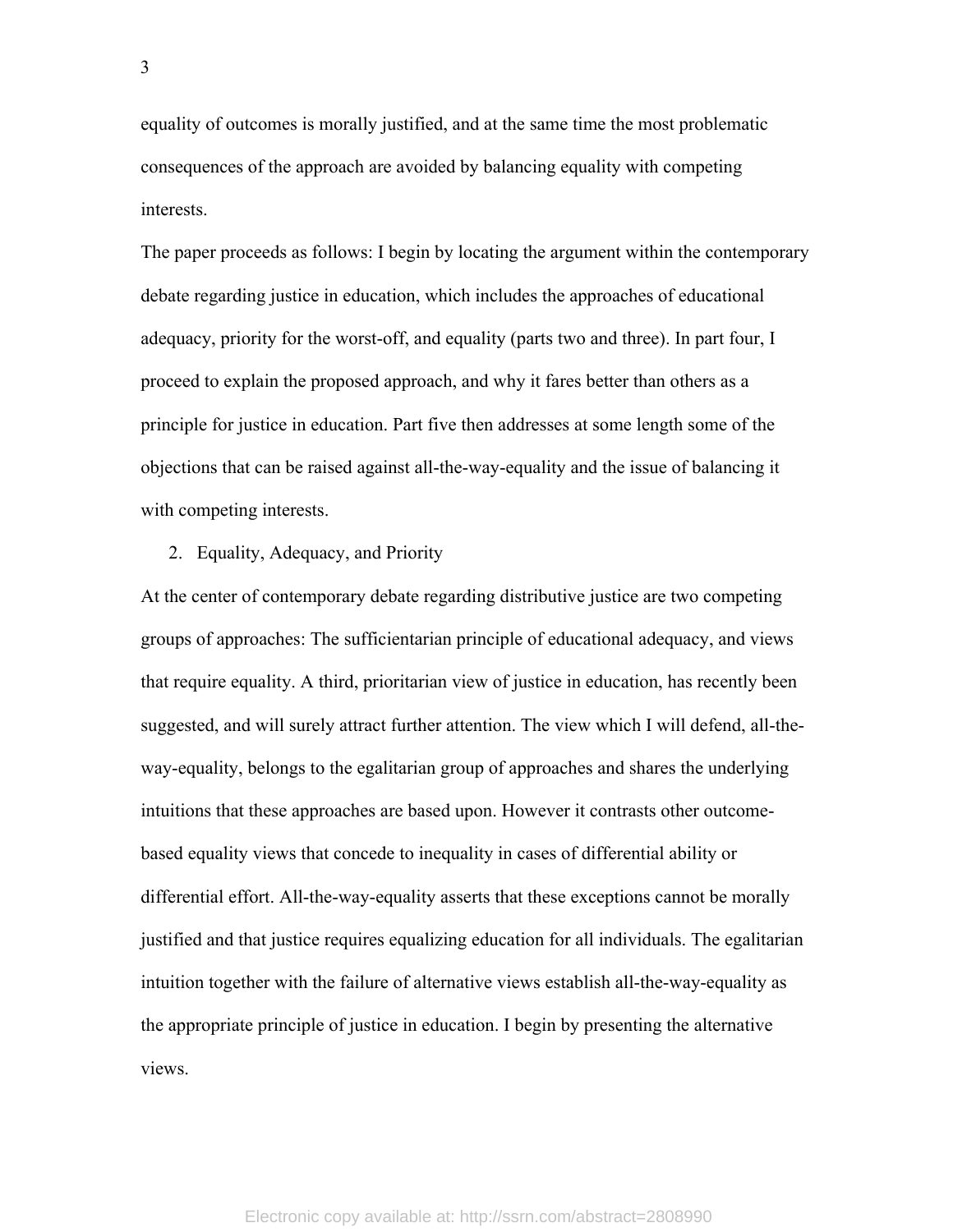# a. Adequacy

<u> 1989 - Johann Stein, fransk politik (d. 1989)</u>

Sufficientarian principles of justice are based on the premise that what is important, as a matter of justice, is not that all people have the same, but that all people have enough (of whatever is being distributed – welfare, resources). In education, it means that the state is obligated to ensure that all children are supplied with an adequate education. Disparity that exists above the adequacy threshold is, generally, not unjust. As a result, this approach doesn't entail limiting investment in education for the advantaged, an action that some see as an essential part of parental liberty, as well as important for social utility. Being an outcome-based principle, it requires the state to engage in any number of measures in order to achieve adequate education for all children, and therefore can help improve education for disadvantaged children. As a result, adequacy has proven an effective legal strategy for improving education for worse-off children.<sup>2</sup> Another advantage of the adequacy principle is that it creates a right for each individual student to receive an adequate education, and is not confined to checking the achievement of social groups. Thus it applies equally to all children with all kinds of disadvantages, including children with low cognitive abilities (subject to certain limitations and balancing).

<sup>&</sup>lt;sup>2</sup> The state constitutions in the United States enshrine the right to an adequate education, providing the basis for legal challenges against education funding schemes that arguably deny adequate education to disadvantaged children. See for example: Paul L. Tractenberg , 'Beyond Educational Adequacy: Looking Backward and Forward Through the Lens of New Jersey', *Stan. J.C.R. & C.L*. 4 (2008), pp. 411-46; Josh Kagan, Note, 'A Civics Action: Interpreting "Adequacy" in State Constitutions' Education Clauses'*, N.Y.U. L. Rev*. 78 (2003), pp. 2241-77; Deborah A. Verstegen, 'Towards a Theory of Adequacy: The Continuing Saga of Equal Educational Opportunity in the Context of State Constitutional Challenges to School Finance Systems'*, St. Louis U. Pub. L. Rev*. 23 (2004), pp. 499-530.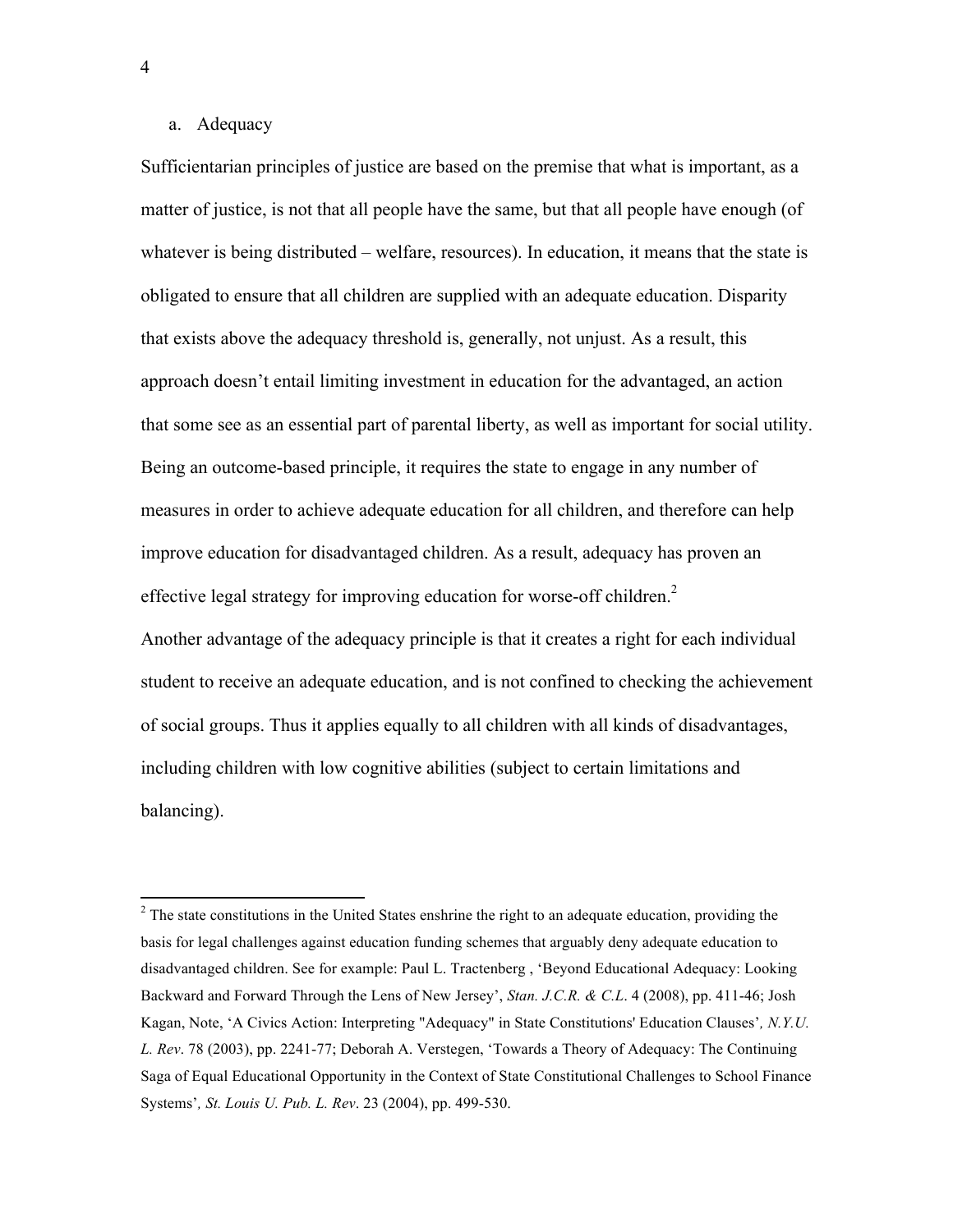The exact content of the adequacy standard, or what constitutes adequate education, can take different forms. For example, Elizabeth Anderson,<sup>3</sup> Debra Satz<sup>4</sup> and Amy Gutmann<sup>5</sup> regard it as education that enables graduates to participate as equals in society. James Tooley suggests that the threshold consists of a minimally adequate education.<sup>6</sup> Other possible standards could include access to higher education, development of autonomy, or obtaining certain capacities.

#### b. Equality

<u> 1989 - Johann Stein, fransk politik (d. 1989)</u>

On the other side of the debate are approaches of equality. The main objection these approaches raise toward adequacy concerns its indifference towards inequality above the threshold. Education egalitarians argue that even assuming all children have adequate education, inequality above the threshold is unfair. This claim is based on education's character as a positional good. A good is positional when its value to the holder is determined by the amount others have of it – if one has more, then the other inevitably has less.<sup>7</sup> This is typical of goods that are scarce or competitive, such as political power or goods that have "snob-value", meaning that their value is derived from their scarceness such as diamonds, yachts and other luxury items. Other goods that are not positional do not rely on exclusivity in order to generate value to their owner. For example, the enjoyment I derive from my air-conditioner is not affected by the number of other people

<sup>3</sup> Elizabeth Anderson, 'Fair Opportunity in Education: A Democratic Equality Perspective', *Ethics* 117 (2007), pp. 595-622.

<sup>4</sup> Debra Satz, Equality, 'Adequacy and Education for Citizenship', *Ethics* 117 (2007), pp. 623-48.

<sup>5</sup> Amy Gutmann, *Democratic Education* (Princeton: Princeton University Press, 1987).

<sup>6</sup> James Tooley, *Disestablishing The School* (Aldershot: Avebury Press, 1995).

<sup>7</sup> Fred Hirsch, *Social Limits to Growth* (London: Routledge, 1976); Harry Brighouse & Adam Swift, *'*Equality, Priority & Positional Goods', *Ethics* 116 (2006), pp. 471-97.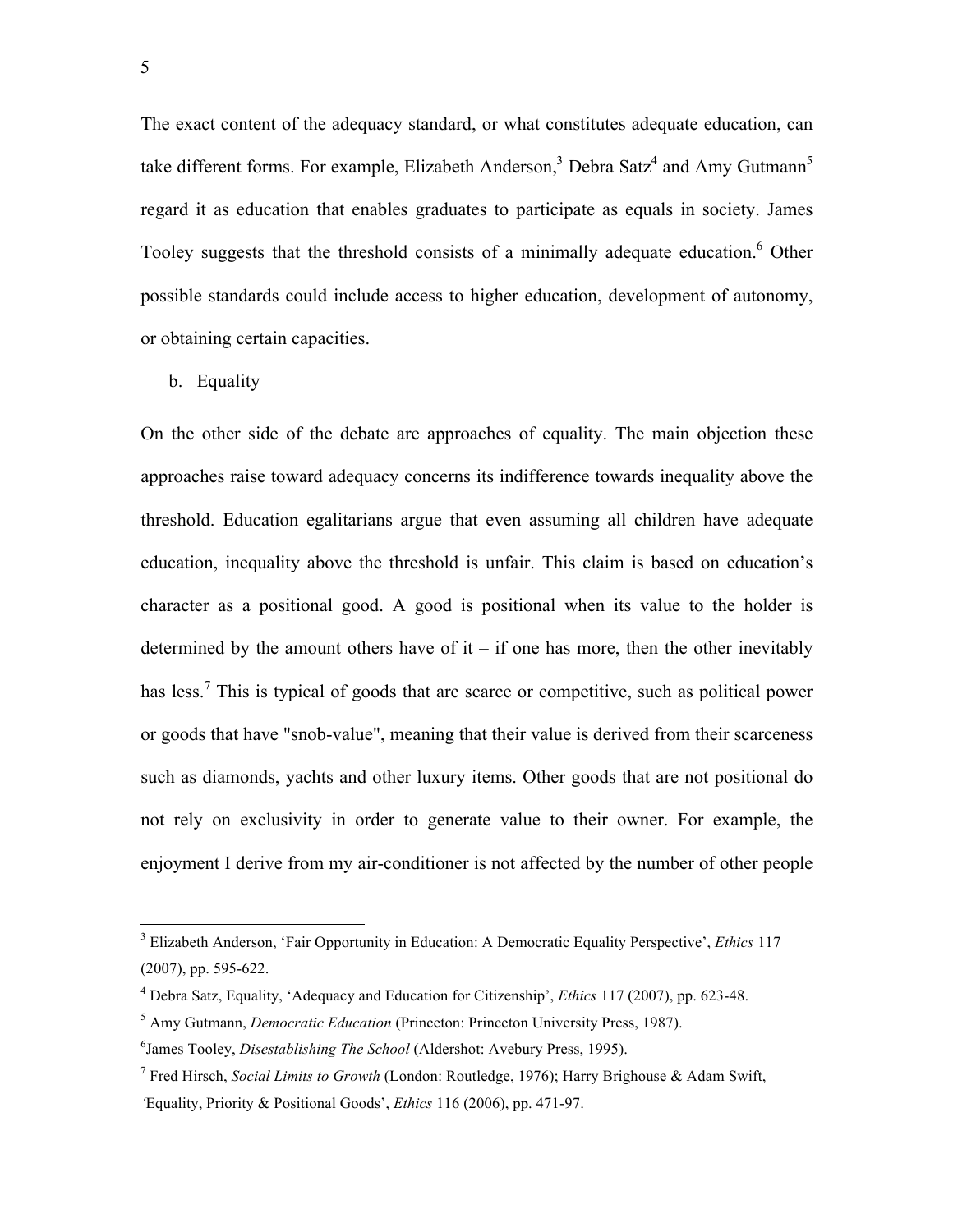who own air-conditioners. A place on a waiting list, on the other hand, is a positional good, because it is relational: the more people there are in front of me in the line, the less value my place has.

Education, or more accurately, the instrumental value of education as a means to a good job or admission to college, is a positional good. Desirable jobs, placements in prestigious colleges, and influential social positions are limited, creating competition for them. Education is one of the most important factors in the race, both because formal credentials play a part in the selection, and also because education enables individuals to acquire important capabilities. "Good education" in this sense is a purely relative notion – in a society where illiteracy is common, having a high school diploma gives an individual great advantage. However, where many others have college education, the value of a high school education is diminished, forcing high school graduates to work in positions that are much less desirable, powerful and lucrative. The competition for these positions can be described as a queue, in which all high school graduates line up. Allowing some children educational advantage enables them to "jump the queue", pushing other children back in line and reducing their chances to secure these positions. In modern societies, this carries a high price. Those with educational advantage have a better chance in higher education and in the job market, but the rewards don't end there. Educational advantage affects individuals' future income, health, life expectancy, their likelihood of being involved in crime, and even their likelihood of having satisfying relationships. 8

<sup>8</sup> See for example A. C. Michalos, 'Education Happiness and Wellbeing', *Social Indicators Research* 2008.87 (2008) pp. 347-366, reviewing research that shows that education affects health, life expectancy, the likelihood of obtaining a well-paid and secure job and diminishes the likelihood of being involved in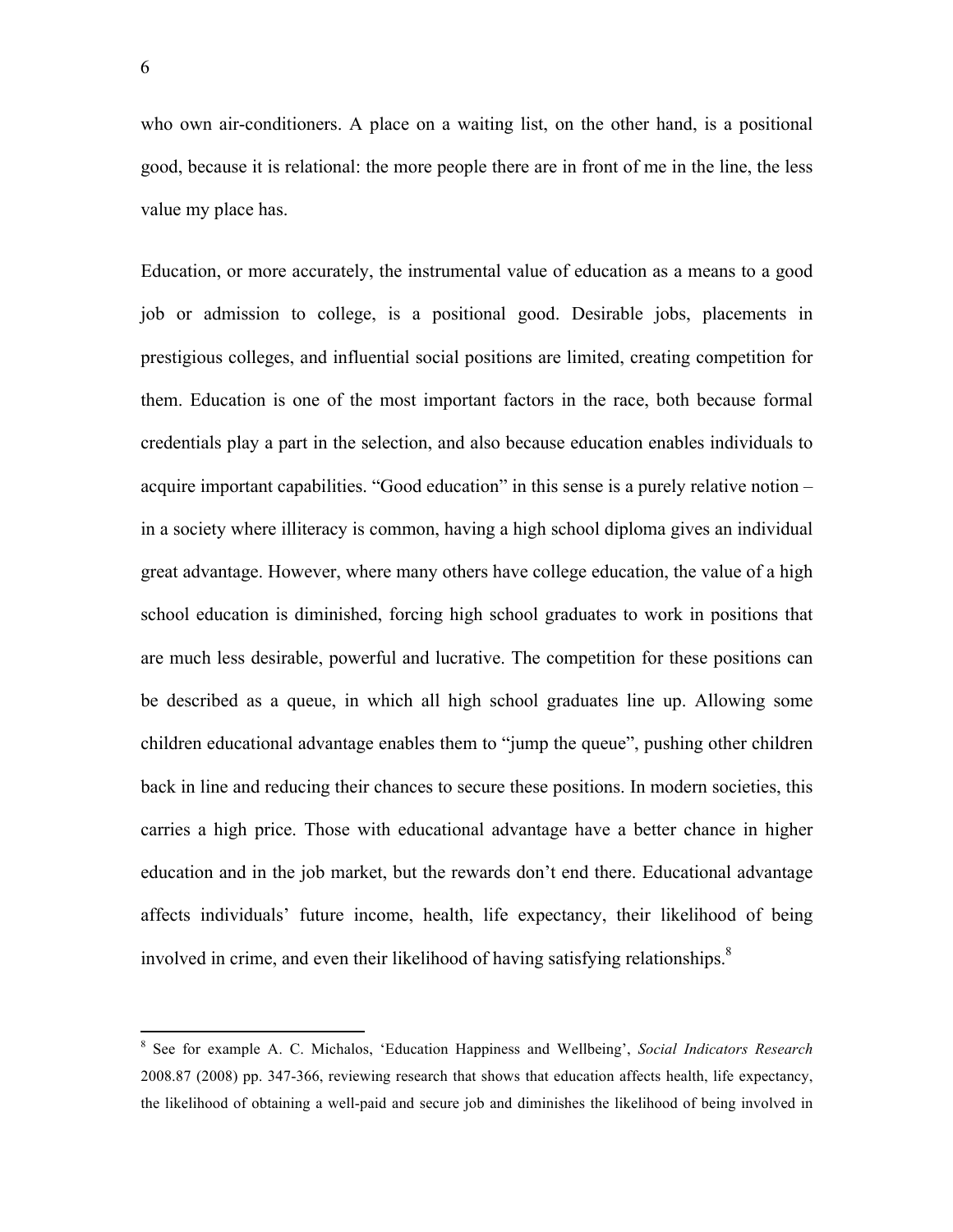Admittedly, education also has non-positional dimensions. Society draws non-positional benefits from education such as social cohesion, stability and peace. Furthermore, there are non-positional aspects to the benefit that each individual gains from education. For example, if all children in a given state receive only six years of schooling, a child receiving eight years of schooling would clearly be the best off, having sufficient advantage over any other child in the job market. Yet, there would still be reasons to value extra education beyond these eight years, reasons which have nothing to do with the competitive character of education, as education develops one's self-respect, enables an individual to enjoy reading, appreciate refined art, and engage in critical contemplation. The positional and non-positional dimensions of education are not easily separated and often the same things create both competitive advantages and intrinsic value. Therefore, there may be times when the importance of the non-positional aspect that may be lost overrides equality. This will be discussed in the third part of the paper. Education's substantial positional character makes it objectionable that some children receive a better education than others, even if all children receive adequate education. Therefore, egalitarians argue that a principle of justice in education cannot be satisfied with less than an equal distribution; however, there are differences between the different

criminal activity. For research regarding health, see E. R. Meara and S. Richards, and D. M. Cutler, 'The Gap Gets Bigger: Changes in Mortality and Life Expectancy by Education: 1981-2000', *Health Affairs* 2008.27 (2008) pp. 250-260; See also: E. Rogot, P. D. Sorlie,and N. J. Johnson, 'Life Expectancy by Employment Status, Income and Education in the National Longitudinal Mortality Study', *Public Health Reports* 107 (1992) pp. 1992 (suggesting a gap of 5-6 years in life expectancy between the most and least educated); and L. Lochner, L. and E. Moretti, *The Effect of Education on Crime: Evidence From Prisons Inmates, Arrests and Self Reports*, (National Bureau of Economic Research Working Paper 8605, 2001), showing that completing high school reduces the probability of incarceration, especially for minority children.

<u> 1989 - Andrea Santa Andrea Andrea Andrea Andrea Andrea Andrea Andrea Andrea Andrea Andrea Andrea Andrea Andr</u>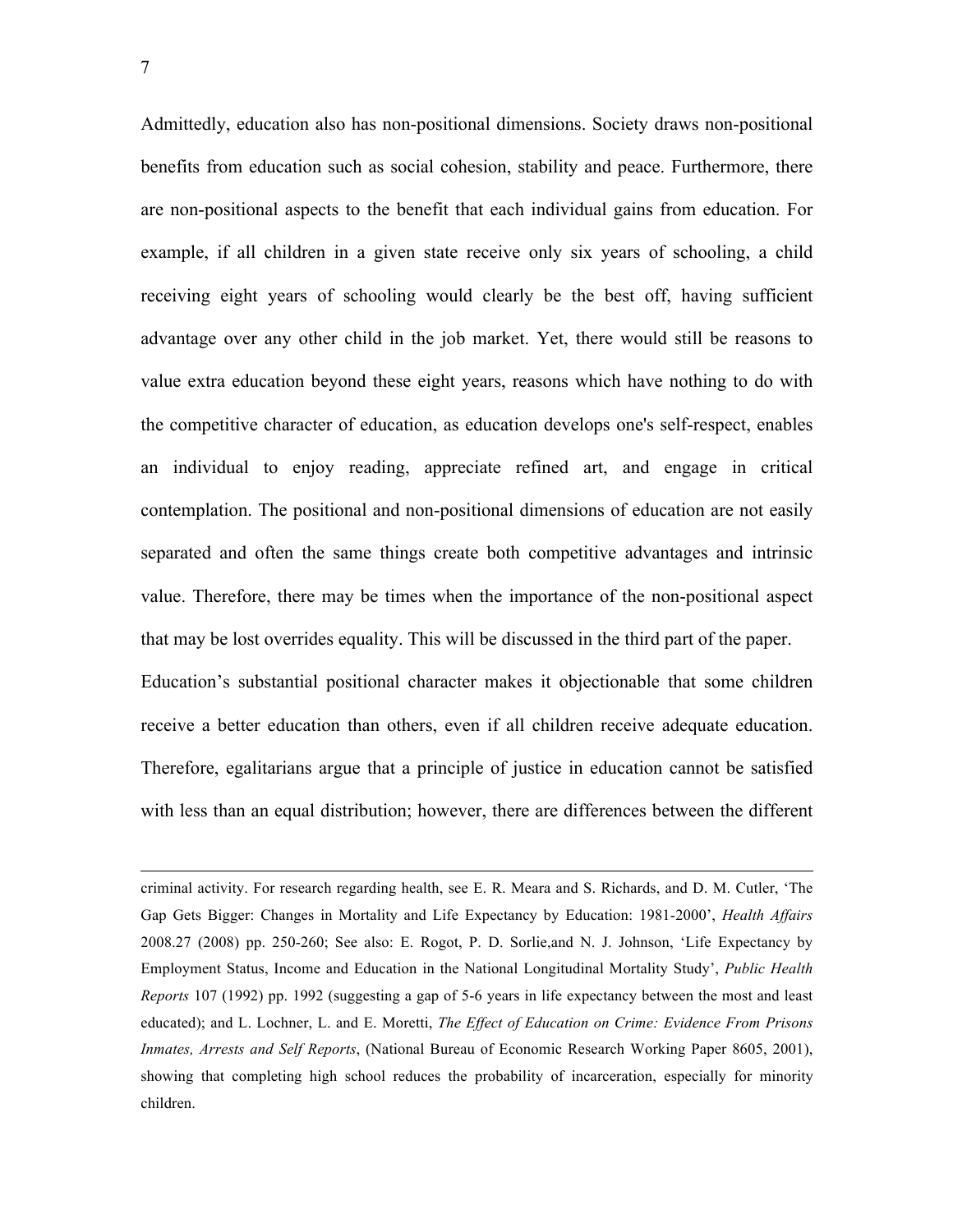conceptions of equality in education. I will present two of these approaches, the popular meritocratic approach and what I call the "effort only" approach. All-the-way-equality has a lot in common with these approaches; however, where both approaches stop, allthe-way-equality pushes forward to the logical conclusion of equality in education. Before doing so, I will present a third principle of justice that requires prioritizing the worst-off.

c. Priority for the Worst-off

<u> 1989 - Johann Stein, fransk politik (d. 1989)</u>

Another possible principle of justice in education is priority for the worst-off, according to which, benefiting people matters more the worse off they are.<sup>9</sup> In education, this would entail giving special consideration to educationally disadvantaged children, regardless of the cause of their disadvantage.

In her articulation of this principle, Gina Schouten argues primarily for a principle of priority that would supplement a meritocratic principle of justice, meant to deal with inequality caused by natural ability. However, she also suggests that priority may be able to replace meritocracy altogether and constitute a comprehensive principle of justice in education.<sup>10</sup> In this paper I refer to priority in this latter sense.

One important advantage of the priority principle is that it targets disadvantage in education that is caused by natural reasons as well as social ones. Additionally, the requirement to prefer the worst-off persists at all levels of distribution; therefore, even if

<sup>9</sup> Derek Parfit, 'Equality and Priority', *Ratio* 10 (1997), pp. 202-221. Different articulations of this principle are possible that may vary between absolute priority for the worst off, to softer versions of priority. For a critique of absolute priority, and discussion whether Rawls's Difference Principle is an absolute prioritarian principle, see: Walter Glannon, 'Equality, Priority, and Numbers' *Social Theory and Practice* 21:3 (1995), pp. 427-455.<br><sup>10</sup> See: Gina Schouten, 'Fair Educational Opportunity and the Distribution of Natural Ability: Toward a

Prioritarian Principle of Educational Justice', *Journal of Philosophy of Education* 46 (2012), pp. 472-91. See also James Tooley, 'Moving From Educational Equality to Improving the Education of the Least Advantaged', in *Educational Equality*, (Graham Haydon, ed., London & New York: Continuum Int'l Publishing Group, 2011) pp. 96-129.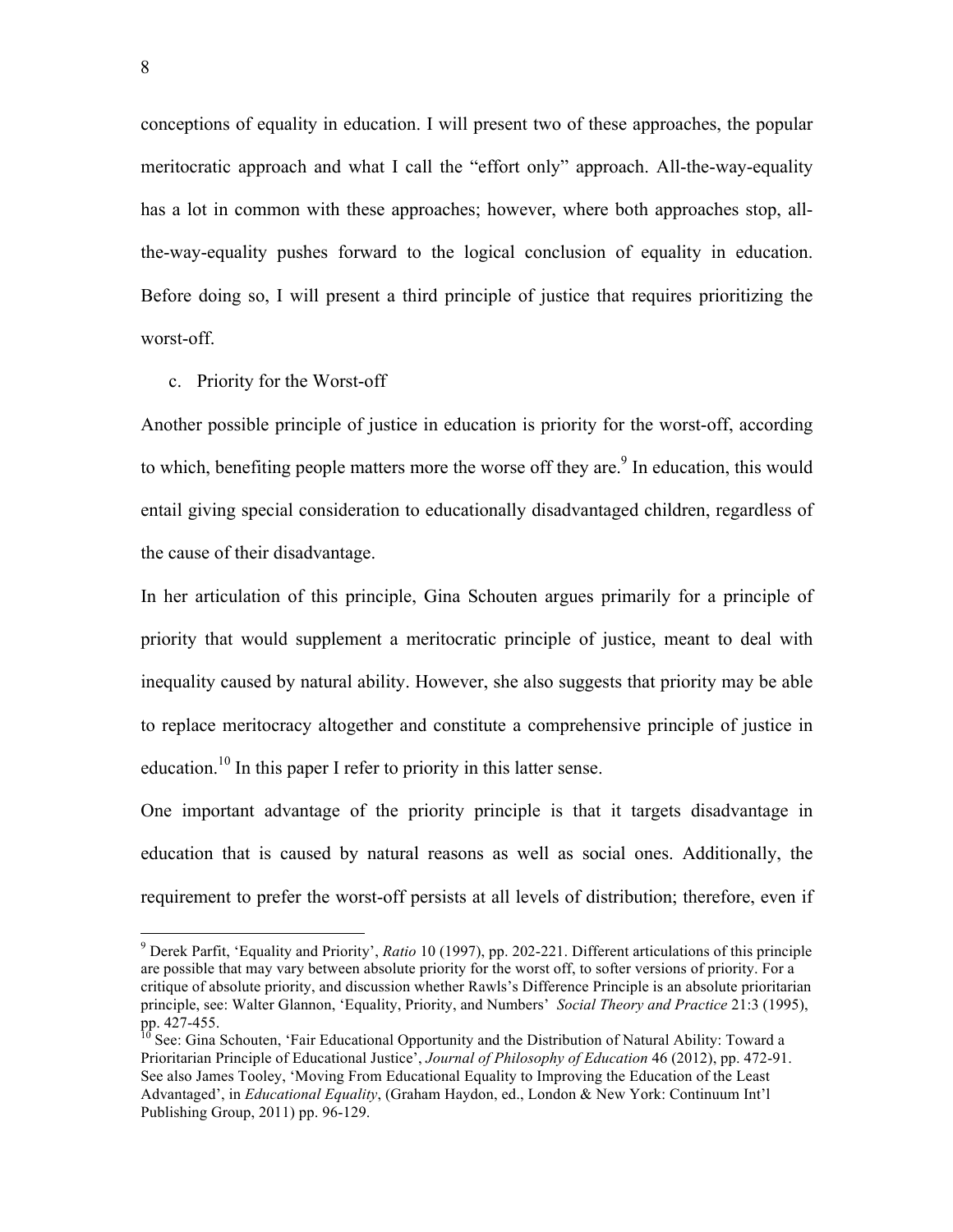all children's education is above the adequacy threshold, there would still be reason to prioritize the worst-off. But the primary attractiveness of a principle of priority, both in general and in education, is that it accommodates the intuitive concern for promoting the worst-off without requiring "leveling down"; as opposed to equality, it doesn't require reducing the wellbeing of the better-off unless this benefits the worst-off.<sup>11</sup> As a result, inequalities that are needed in order to raise those at the bottom are allowed.<sup>12</sup>

However, given that education is a positional good, it is hard to see how this advantage – the fact that priority allows inequality that benefits the worst-off – could be of any practical significance. As I explained earlier, when positional goods are concerned, equality will *always* benefit the worst-off and is therefore justified from a prioritarian point of view. Inequality in education could never be justified by a principle of priority (at least *prima facie* – pluralist prioritarians could support an unequal outcome, if a different value justifies overriding the prioritarian distribution), simply because there is no possible case in which unequal educational outcome would be better for the worst-off than equality.13 Therefore, if we take education's positional nature seriously, priority for the worst-off loses much of its appeal. It cannot do for education what it does for justice in general – bringing the worst-off to their best possible situation without subsequently reducing the wellbeing of people who are better-off.<sup>14</sup> I will return to this point after presenting the "all-the-way-equality" principle.

 $11$  Parfit, supra note 9.

<sup>&</sup>lt;sup>12</sup> Brighouse and Swift, for example, comment that this is the main strength of this principle. See Harry Brighouse and Adam Swift 'The Place of Educational Equality in Educational Justice' in *Education,* 

*Justice and The Human Good* (Kirsten Meyer, ed. Routledge, NY, 2014) pp. 14, 17.<br><sup>13</sup> Although for two unequal situations, the one in which the worst-off is better-off, could indeed be better than the alternative. For example, between two unequal distributions  $A(2,4)$  and  $B(4,6)$ , B would be better than A. 14 This applies to a principle of priority in education that aims at promoting the worst-off's *educational* 

*outcome*. Although this seems to me the most natural way to construe a principle of priority in education, it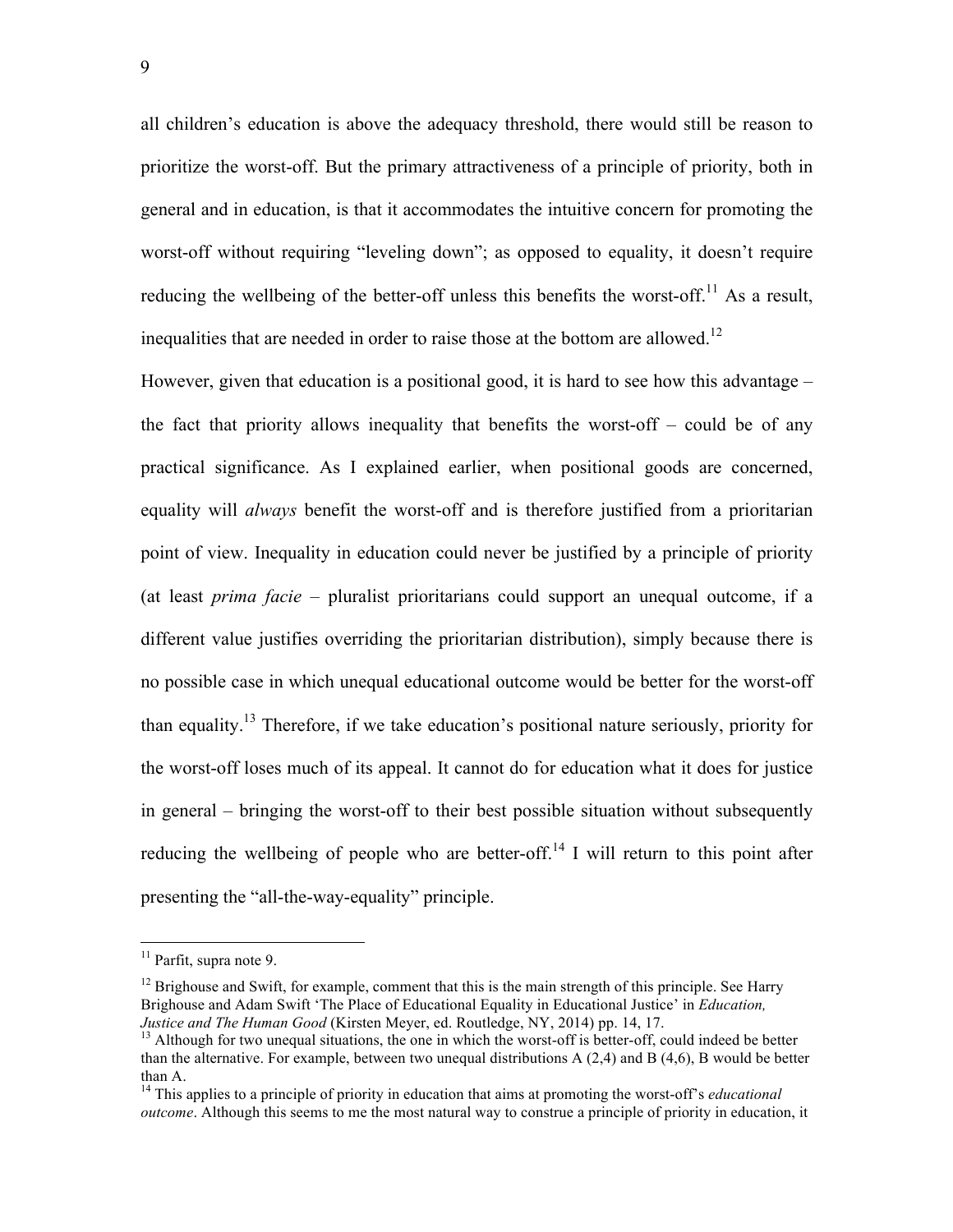- 3. Meritocracy and "effort only" approaches
- a) Meritocracy

According to a meritocratic conception of equality, people with the same level of merit should have the same chances of success. In other words, the only factor that should affect educational success is merit, namely the combination of talent and effort.<sup>15</sup> What follows from this is that a correlation between educational success and group affiliation – race, gender, social class, or geographic location – is unjust. This very prevalent approach

<u> 1989 - Andrea Santa Andrea Andrea Andrea Andrea Andrea Andrea Andrea Andrea Andrea Andrea Andrea Andrea Andr</u>

is not the only possible understanding of it. Schouten's account of a prioritarian principle of educational justice involves distributing educational resources to the worst-off with the aim of promoting flourishing *over the course of their lifetime.* As a result, inequality in educational outcome can, in theory at least, promote the wellbeing of the worst-off. This account seems to me quite indistinct from the requirements of a general theory of priority that involves promoting the worst-off's wellbeing in many different ways, including, but not limited to, education. It also entails endorsing priority for the worse-off as the preferred theory of distributive justice, as opposed to the account that requires priority with regard to educational outcome, that can fit in with any theory of distributive justice applied to other spheres. Schouten's account may also bring about problematic results. Schouten argues that a teacher may be justified to invest time "imparting life skills that will enable [a cognitively disabled student] to attain a higher level of independence … or impart skills for navigating personal relationships." this would be an appropriate use [of the students' time], even if it might otherwise have been spent marginally improving their test scores". (*supra* note 10, p. 478). While some students will no doubt benefit more from learning life skills than from gaining a small improvement in educational outcome, allowing teachers to decide this routinely is objectionable. Teachers may exclude students from certain academically oriented educational programs, limiting their options in life and leaving them with a set of options that is, from the outset, inferior in comparison to other children's education. Tracking students to separate educational programs that limit their future options should always be looked upon with suspicion, and is especially troubling when Schouten's approach is generalized and taken as a comprehensive theory of justice that applies to inequalities caused by race, class, or gender. Numerous past injustices have ensued as a result of finding categories of individuals "unsuitable" for certain kinds of education and occupation, and directing them, "for their own good", to other tracks. Instead of risking this result, cases in which students truly cannot benefit from academically oriented instruction, or urgently require different kinds of instruction, should be dealt with by balancing equality (or any other principle of justice) with other values, such as preventing waste, or promoting overall flourishing.

<sup>&</sup>lt;sup>15</sup> Talent, in the context of a principle of meritocracy refers to the abilities required to perform a certain role. In education talent would primarily refer to the cognitive abilities that help children succeed in school. Throughout the paper I refer to these as "talent", "ability", "intelligence", and "being smart" interchangeably. By doing so I don't aim to say anything meaningful about these abilities and am merely following popular usage.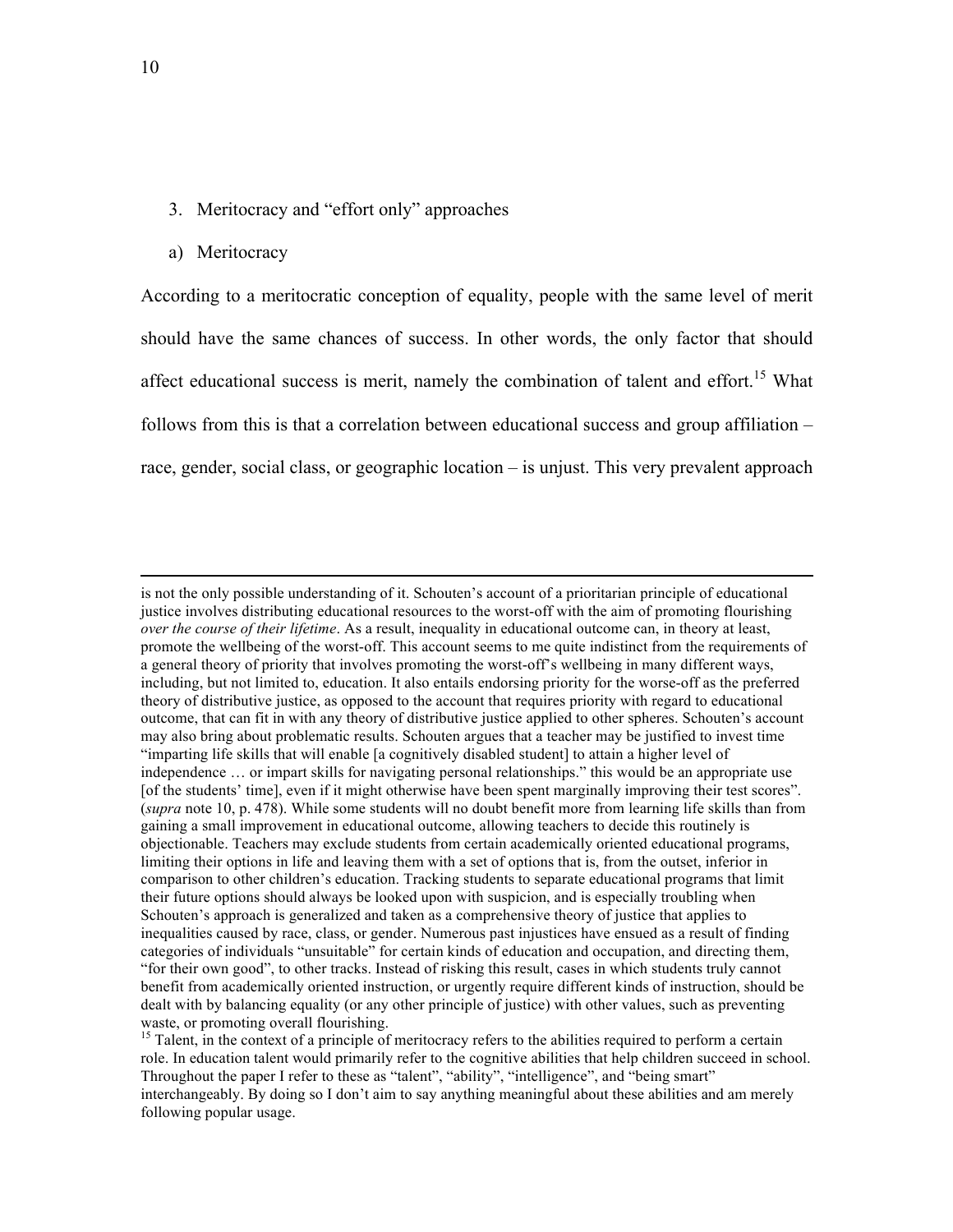was voiced by James Coleman, the author of the famous Coleman report of 1966, <sup>16</sup> and by others, such as Kenneth Strike,<sup>17</sup> Kenneth Howe,<sup>18</sup> Adam Swift,<sup>19</sup> and recently by Harry Brighouse.<sup>20</sup> Following this approach, many educational reforms in western countries declare "closing the achievement gap" as their goal.

The most important result of meritocratic justice in education is eliminating group disparity in educational outcome. In order to achieve this, far-reaching equalizing measures are required. For example, research has shown that disadvantaged children may require as much as nine times the educational resources that middle class children require in order to compensate them for their background.<sup>21</sup> Additionally, some measures that are beyond the sphere of education may be indispensible, such as eliminating child poverty or mitigating residential segregation. As a result, not all those who endorse closing the gap are serious about undertaking such a commitment.<sup>22</sup>

 

<sup>16</sup> James S. Coleman, 'The Concept of Equality of Education Opportunity', *Harvard Educational Review*

<sup>38 (1968),</sup> pp. 7-22.<br><sup>17</sup> Kenneth Strike, *Educational Policy and the Just Society* (Champaign: University of Illinois Press, 1982).<br><sup>18</sup> Kenneth R. Howe, 'In Defense of Outcomes-Based Conceptions of Equal Educational Opp

*Educational Theory* 39 (1989), pp. 317-36.<br><sup>19</sup> Adam Swift, *How Not to be a Hypocrite: School Choice for the Morally Perplexed Parent* (London:

Routledge, 2003).

 $20$  Brighouse initially adopted an approach that requires equality in 'effective' resources, meaning that resources should be invested in children differentially to create equality in the educational service they receive. (Harry Brighouse, *School Choice and Social Justice* (New York: Oxford University Press, 2000)). However, in his more recent publication: 'Educational Equality and School Reform', in *Educational Equality*, (Graham Haydon ed. London & New York: Continuum Int'l Publishing Group, 2011), pp. 15-70, Brighouse admits that his previous approach is flawed and presents two approaches - the more popular meritocratic approach, detailed above, and what he calls "the radical conception" approach (addressed in part 3.b bellow). Interestingly, Brighouse is vague as to which approach he finally endorses, as has been noted in the book by his commentators: see Graham Haydon's Introduction*,* pp.1-14, at p. 8; Kenneth R. Howe, 'Educational Equality in the Shadow of the Reagan Era', pp. 71-95, at p.77; and James Tooley, 'Moving From Educational Equality to Improving the Education of the Least Advantaged', pp. 96-129, at p. 98.

<sup>21</sup> Brighouse, in *Educational Equality*, *Ibid* at p. 52*.* 

 $^{22}$  For example, although almost any policy for equalizing educational opportunity for the poor would require diverting significant resources from well-off students to poor ones, the funding gap between the rich and the poor in the United States remains extremely wide. See: Bruce J. Biddle & David C. Berliner, A research Synthesis: Unequal School Funding in the United States, 59(8) Beyond Instructional Leadership,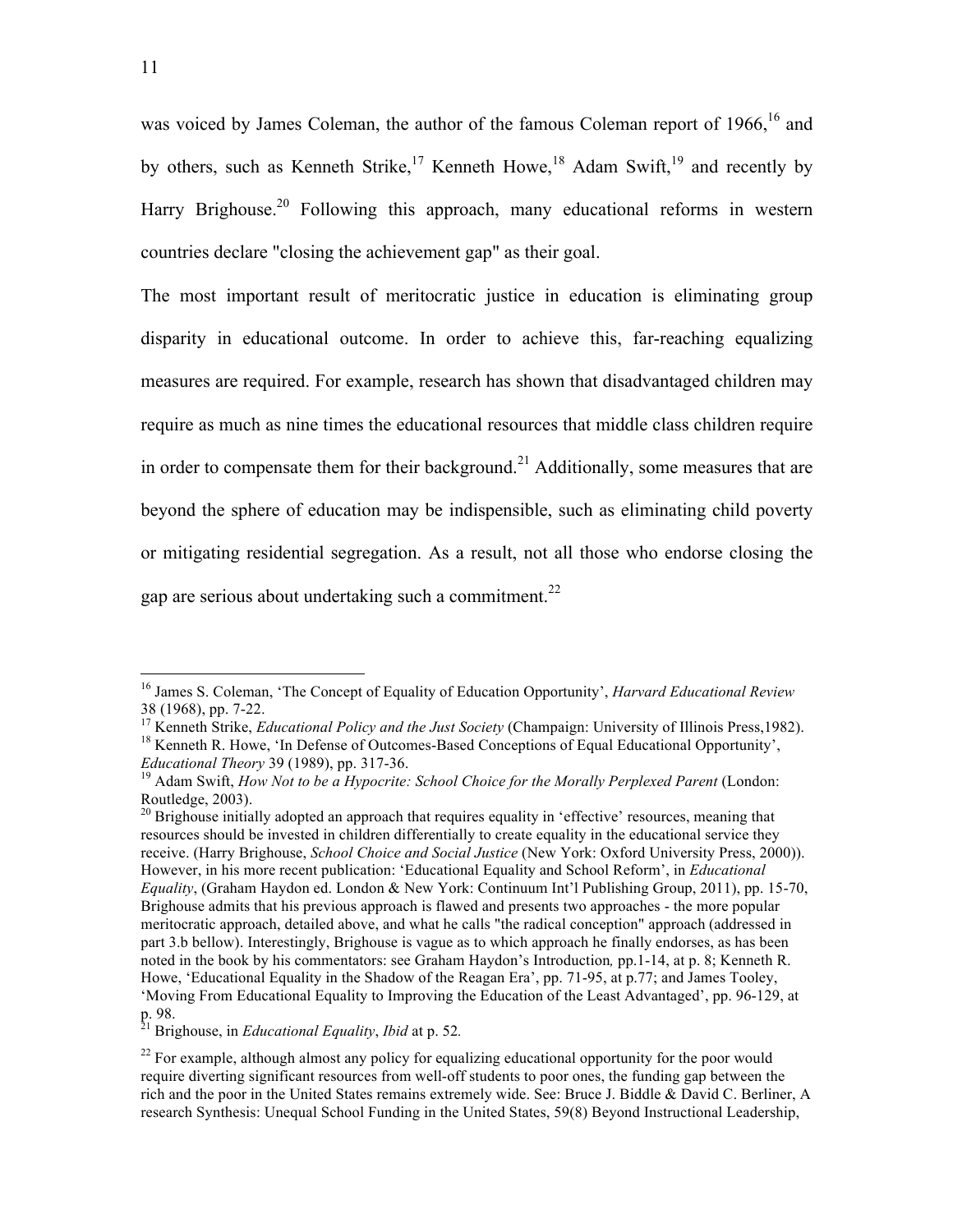Equalizing opportunity by eliminating group differences in educational achievement is an important advantage of the meritocratic approach. It is unjust that two children with the same "potential" have predetermined different educational prospects (and accordingly, life prospects too), simply because one child has rich parents and went to a good school, while the other was born in a poor neighborhood and attended a run-down school. Meritocracy eliminates this correlation and does not allow social factors to play a part in determining educational outcome.

Meritocracy also entails that inequality caused by differences in talent and effort is not unfair. However, just as one's race, gender, and class are a result of luck, something that people have no control over, so is talent. If meritocracy is based on the notion that rewards should not be distributed according to things that one has no control over, then this applies equally to talent.<sup>23</sup>

Proponents of meritocracy could argue that meritocracy is not based on the notion of responsibility, but rather on the idea of relevance. Inequality caused by class or race is unjust in education, not because children have no control over it but because it is simply irrelevant to success in education. On the other hand, ability is related to success in education, and therefore differences caused by ability aren't unfair.

This argument, however, assumes that talent is an innate trait that one is born with and is static and constant throughout one's life. Inequality is only justified when it correlates with innate abilities, and not with ability that has been acquired throughout life (because then, arguably, luck is to blame – social class, quality of parenting, etc.). However, it is

<u> 1989 - Andrea Santa Andrea Andrea Andrea Andrea Andrea Andrea Andrea Andrea Andrea Andrea Andrea Andrea Andr</u>

<sup>48-59 (2002);</sup> The Education Trust, Funding Gaps (2006) http://www.edtrust.org/dc/publication/the-<br>funding-gap-0.

 $\frac{23}{23}$  This objection to meritocracy is raised by Harry Brighouse, in "Educational Equality and School Reform" *supra* note 19.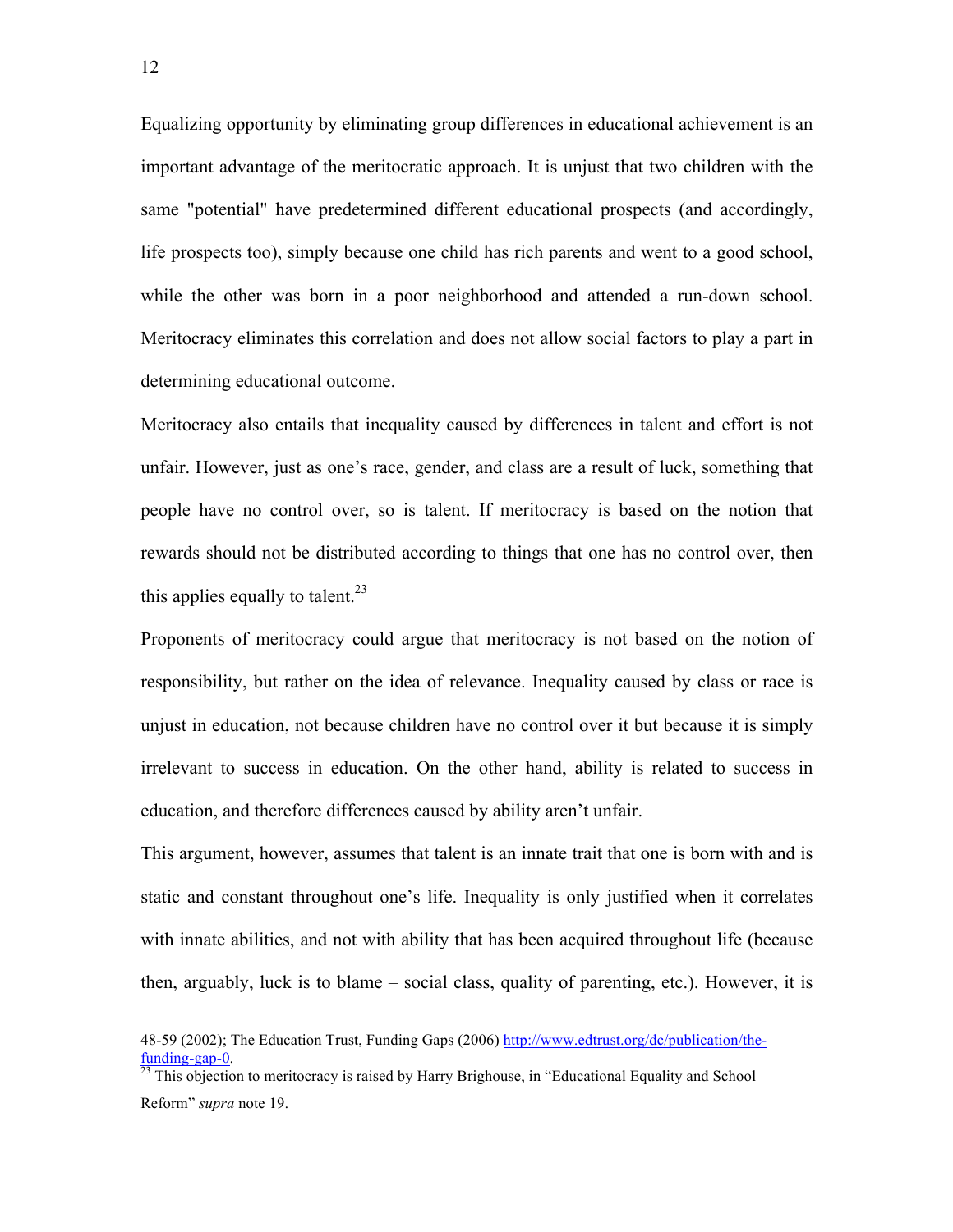far from clear that ability is indeed static, and far more plausible that ability can be influenced – it decreases when children are neglected and is enhanced when they are nurtured.<sup>24</sup> If meritocracy was interested only in performance, the reasons for differential performance shouldn't matter, and all reasons for differential ability would be accepted as legitimizing differential success, including class and race. Yet this is not so. A meritocratic approach does not accept lower ability when it is caused by poverty, and requires investing more in the child's education in order to promote equality. This indicates that the notion of fairness that underlies meritocracy is related to the lack of control that people have over their life circumstances and not to the relevance of the criterion for education. If so, the criticism according to which ability is also a matter of luck stands.

Additionally, meritocratic approaches accept inequality caused by lower innate ability, and don't require investing resources in improving educational achievement when this can be blamed for low ability. This holds, even when the same measures can assist lower achievers of all kinds – both those with lower ability and those born to minorities or poor families. To illustrate the matter, here is a practical example: A third grade teacher explains some simple mathematical topic. Most of the class understands the explanation the first time and is ready to move on. Three students don't and need further explanations. One belongs to a racial minority, the other is from a poor family, and the third is simply

 $24$  That ability is influenced by nurture (especially in childhood) is relatively uncontested. However, there is also evidence that ability is continuously affected by social and psychological circumstances. An interesting example is that of 'stereotype threat', which occurs when members of minority groups are aware that poor performance on their part will reinforce a negative group stereotype. The anxiety they experience as a result, ultimately undermines their performance. See: Gregory M. Walton, 'The Myth of Intelligence: Smartness Isn't Like Height', in D. S. Allen and R. Reich (eds.), *Education, Justice and Democracy*, (Chicago: University of Chicago Press, 2013), pp. 155-72.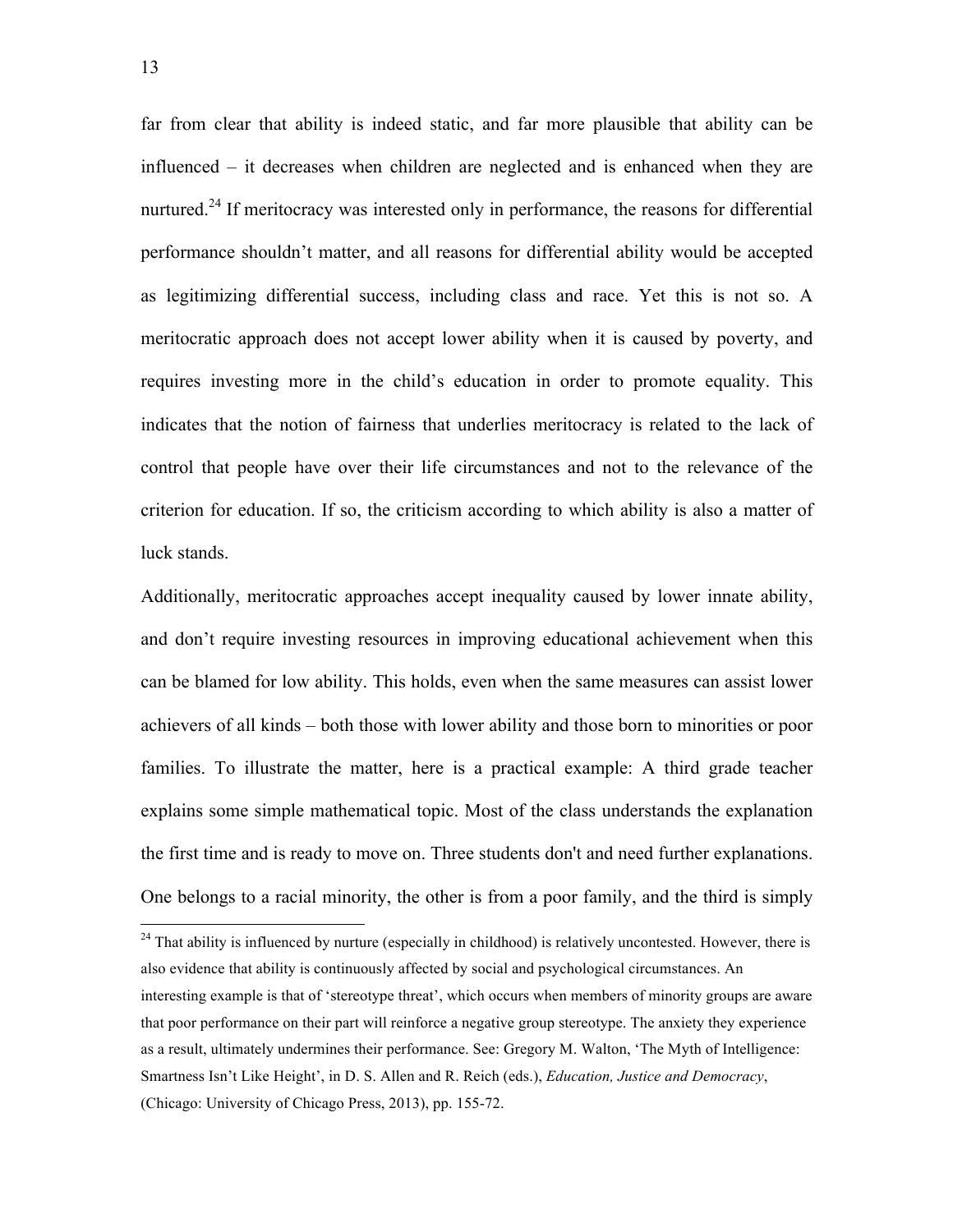less smart.<sup>25</sup> The meritocratic approach suggests that the teacher is expected to invest time and explain again for the benefit of children from racial minorities or poor children, but not for the child that is less bright, despite the fact that they would all benefit from this to the same extent. This seems arbitrary and wrong.

There is a further problem with an approach of meritocracy: according to this principle, if children with lower abilities attain less, that is not unjust, and there is nothing to compel investing resources in remedial education for them. Indeed, nothing in the meritocratic approach indicates that there is anything wrong with investing *fewer* resources in children with disabilities. Assuming that children with lower abilities are distributed evenly among social and racial groups, meritocratic justice will be achieved even if children with lower abilities (from all groups) will receive no education at all. Thus, the problem with the meritocratic approach is that it does not cater to the needs of children with lower innate ability, requiring no remedial education or additional resources as a matter of justice.

There may be a few ways for a meritocratic approach to counter this problematic outcome. The first could be to adopt a supplemental distributive principle, such as sufficiency or priority, to take care of the low achievers.<sup>26</sup> However, the fact that the principle does not apply to one of the main target groups of justice in education, and that additional principles are needed, is a weakness of meritocracy. Although I agree that

 $25$  This example leans on one given by Chris Jencks, 'Whom Must We Treat Equally for Educational Opportunity to be Equal?' *Ethics* 98 (1988), pp. 518-33.

<sup>&</sup>lt;sup>26</sup> Brighouse and Swift suggest the combination of equality and sufficiency. See: Harry Brighouse and Adam Swift, 'Educational Equality Versus Educational Adequacy: A Critique of Anderson and Satz'*, Journal of Applied Philosophy* 26 (2009), pp. 117-28; Gina Schouten suggests priority as a principle of justice in education alongside meritocracy (or instead of it). See Schouten, *supra* note 9.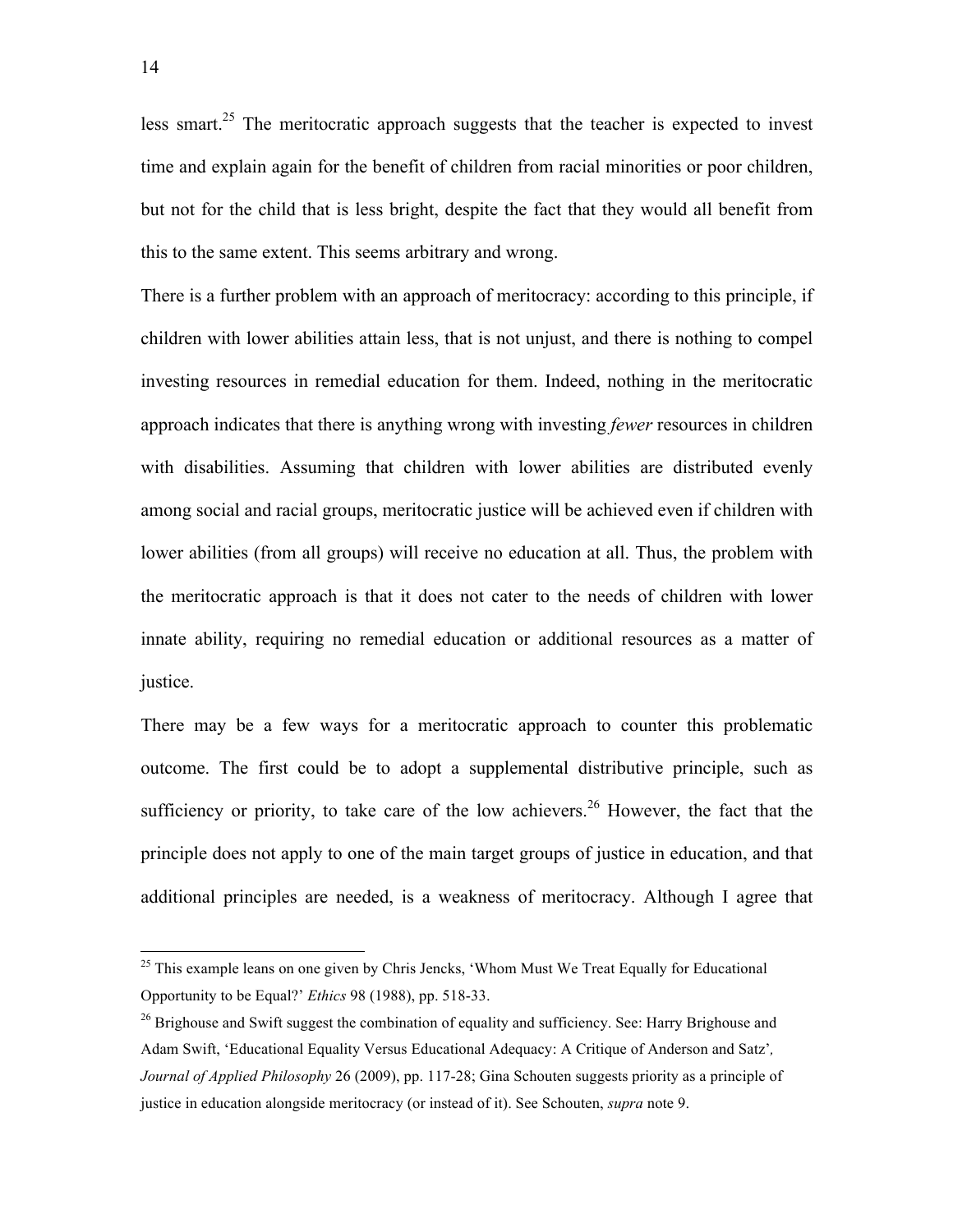equality is not the only factor that is important in education and that other factors should be taken into consideration, it is desirable that the principle of justice in education address all main target groups.

A more convincing defense is that if the educational needs of the less able will be neglected, their achievements will deteriorate and will cease to correlate with their level of innate ability, thus creating injustice, as meritocratic justice entails correlation between ability and outcome. Although this last reply provides some defense to the meritocratic idea, it still falls short, I believe, from providing a good answer to the objection regarding children with low abilities, as it probably entails merely supplying these children with no less than others, but does not necessarily treat them as an important target group for justice in education.

A different problem with meritocracy is that it gives overwhelming significance to a person's intelligence, allowing for the accumulation of excessive power in the hands of the cognitively talented. Assuming educational advantage leads to power, status and wealth, these, in turn, give individuals political power as well. Therefore, a meritocratic approach to education entails that power in society will be distributed according to intelligence. Giving extensive power to individuals with this trait is not merely unfair, but is also not advisable for other reasons. Intelligence is not necessarily the only or the most important trait for leaders and elites.

b) 'Effort Only'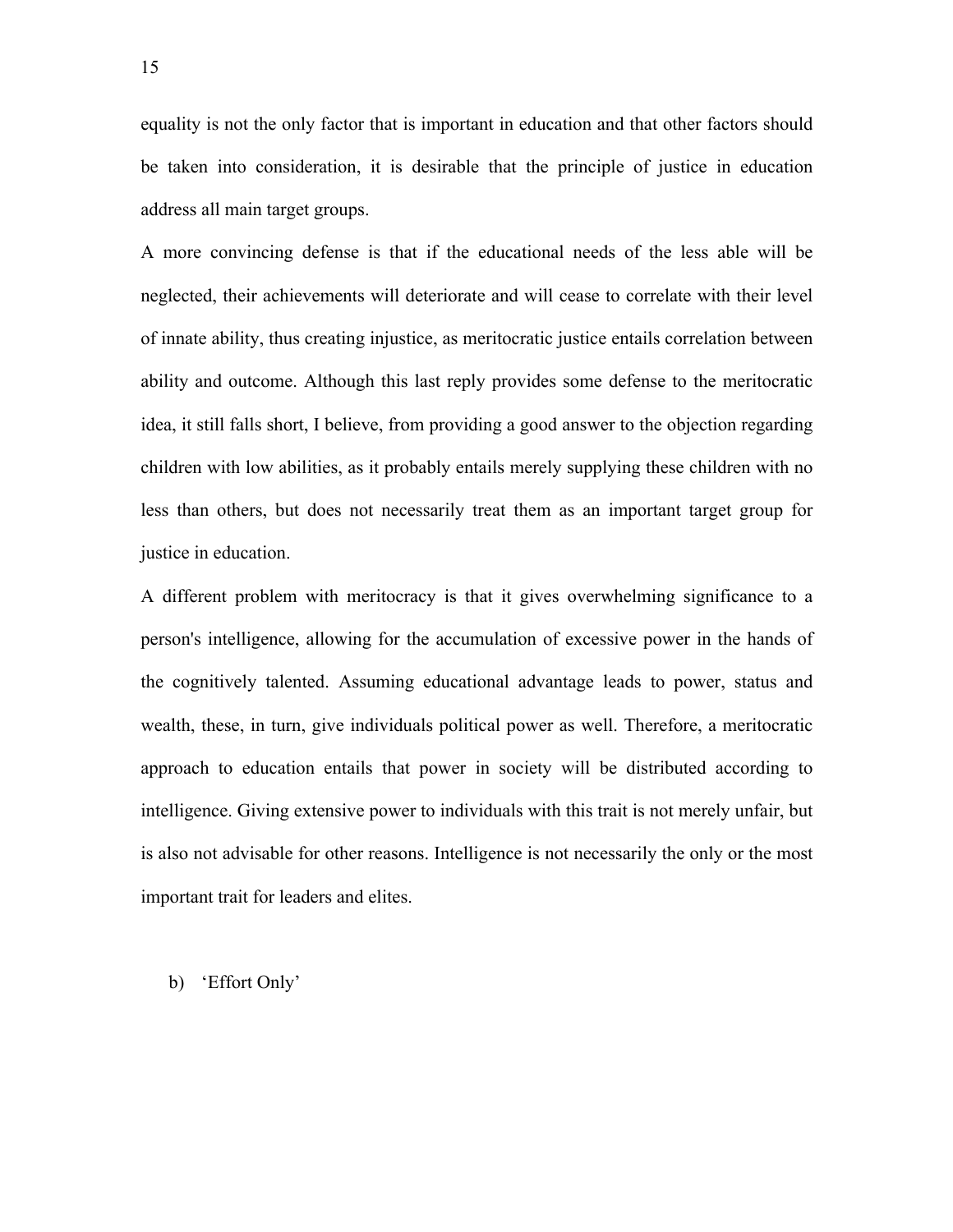An approach that goes one step further is one that I call the "effort only" approach. Suggested by Luck Egalitarians John Roemer<sup>27</sup> and Shlomi Segall and more recently by Harry Brighouse, $28$  this approach allows inequality in educational outcome only when it is caused by differences in the effort that was invested. Brighouse defines this approach, which he entitles "the radical conception", as follows: "An individual's prospects for educational achievement should be a function neither of that individual's level of natural talent or social class background but only of the effort she applies to education."<sup>29</sup>

This position, in fact, pushes the meritocratic conception one step forward, by ruling out one of the two factors that meritocracy allows to differentiate outcome – namely ability. In other words, it is unjust for inequality in educational outcome to be a result of differences in natural ability and such disparity is only just if it is a result of effort. The justification that both Brighouse and Roemer give for this move is that different people have different talents, through no fault of their own. Individuals cannot be held responsible for their talents any more than they can be held responsible for their social class, gender or race. Proponents of meritocracy seem to overlook this inconsistency.

The 'effort only' approach thus allows but one variable – effort – to legitimately influence educational outcome. Effort, as opposed to race, gender, class and ability, is something that individuals supposedly have control over, and it is fair that people who invested more effort should achieve more, and receive the rewards that go along with it.

<sup>27</sup> John E. Roemer, *Equality of Opportunity* (Cambridge, MA: Harvard University Press,1998).

<sup>&</sup>lt;sup>28</sup> Harry Brighouse, 'Educational Equality and School Reform', pp. 15-70. See also Harry Brighouse and Adam Swift "The Place of Educational Equality in Educational Justice" *supra* note 12, at p. 17.

<sup>29</sup> Brighouse, "Educational Equality and School Reform", *ibid*, at p. 29. Later, however, Brighouse and Swift admit they are "uneasy with yet another source of inequality", because it entails holding children responsible for the effort they invest. As a result they concede that an even more extreme principle of justice could be considered. See *ibid,* in *Education, Justice and the Human Good*, p. 17.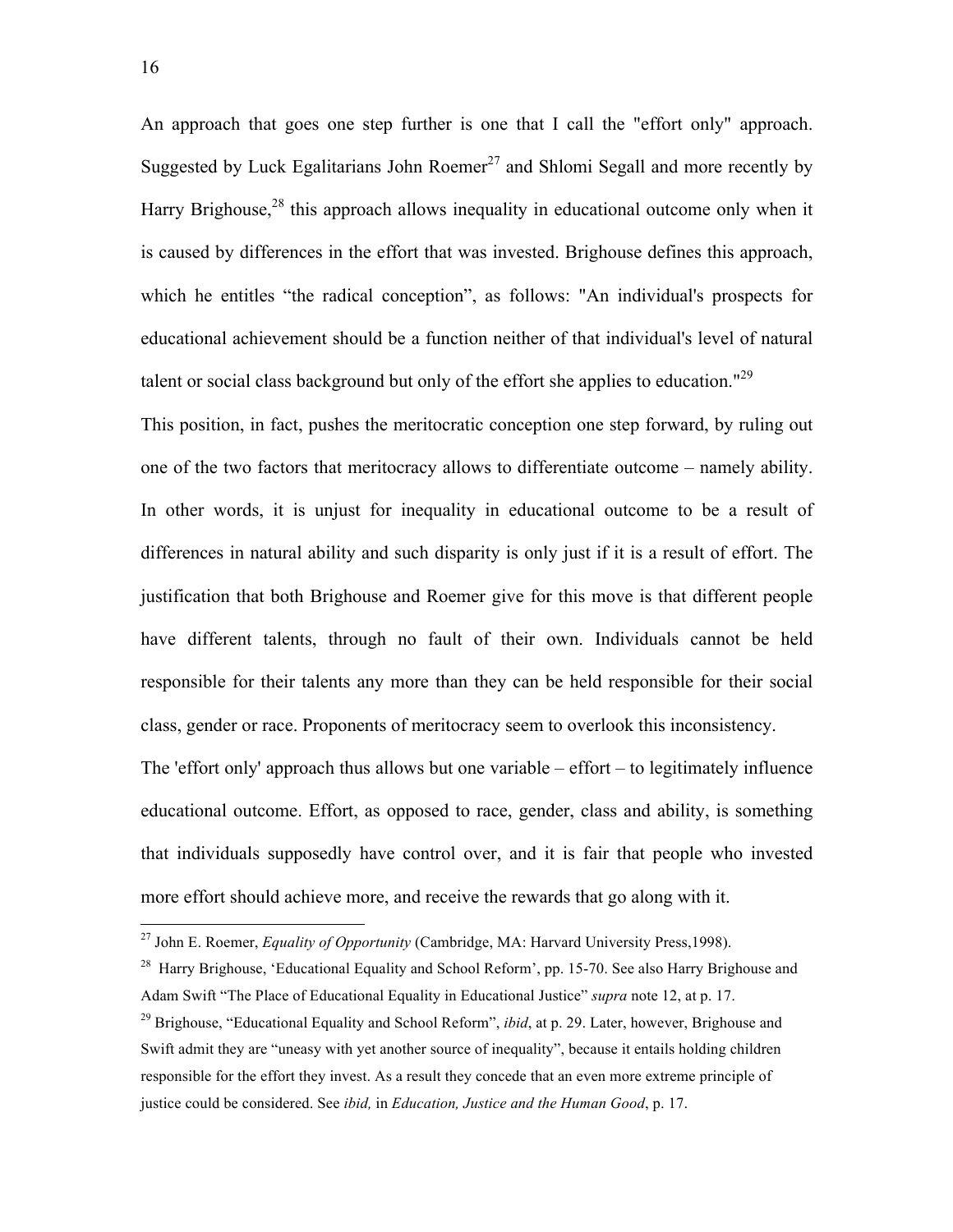However, effort can also be ruled out as a criterion for determining levels of educational achievement, and indeed all-the-way-equality does precisely that – it argues that effort should also be ruled out as a justification for educational disparity.

#### 4. All-the-way-equality

Meritocracy allows unequal educational outcome to persist when it is caused by differences in ability or effort. 'Effort only' approaches allow inequality only when it is as a result of differential effort. All-the-way-equality rules out unequal educational outcome altogether, arguing that it is unjust even in cases when children invested differential effort in their education.

To illustrate the role of effort in a theory of justice in education, think of the following example. Suppose the state invested equal resources in two similarly-able children (let us also assume that they have similar backgrounds). One of them (child A) worked hard, studied for his exams, and eventually attained good grades. The other (child B) preferred to skip school and go to the arcade instead, eventually dropping out at the age of fifteen. According to all-the-way equality, this constitutes injustice, as the two youngsters' educational outcome is unequal (leading also to their differential position in life). But labeling this unjust seems objectionable, since it is child B's fault for dropping out and wasting the resources that the state invested in her. According to both the meritocratic approach and the 'effort-only' approach, the fact that the two did not achieve an equal educational outcome is not unjust. I disagree.

One reason to reject the differentiation according to effort is that the ability to make an effort can also, to some extent, be regarded as something that individuals have little control over. This can be a result of two distinct reasons. The first is that ability to make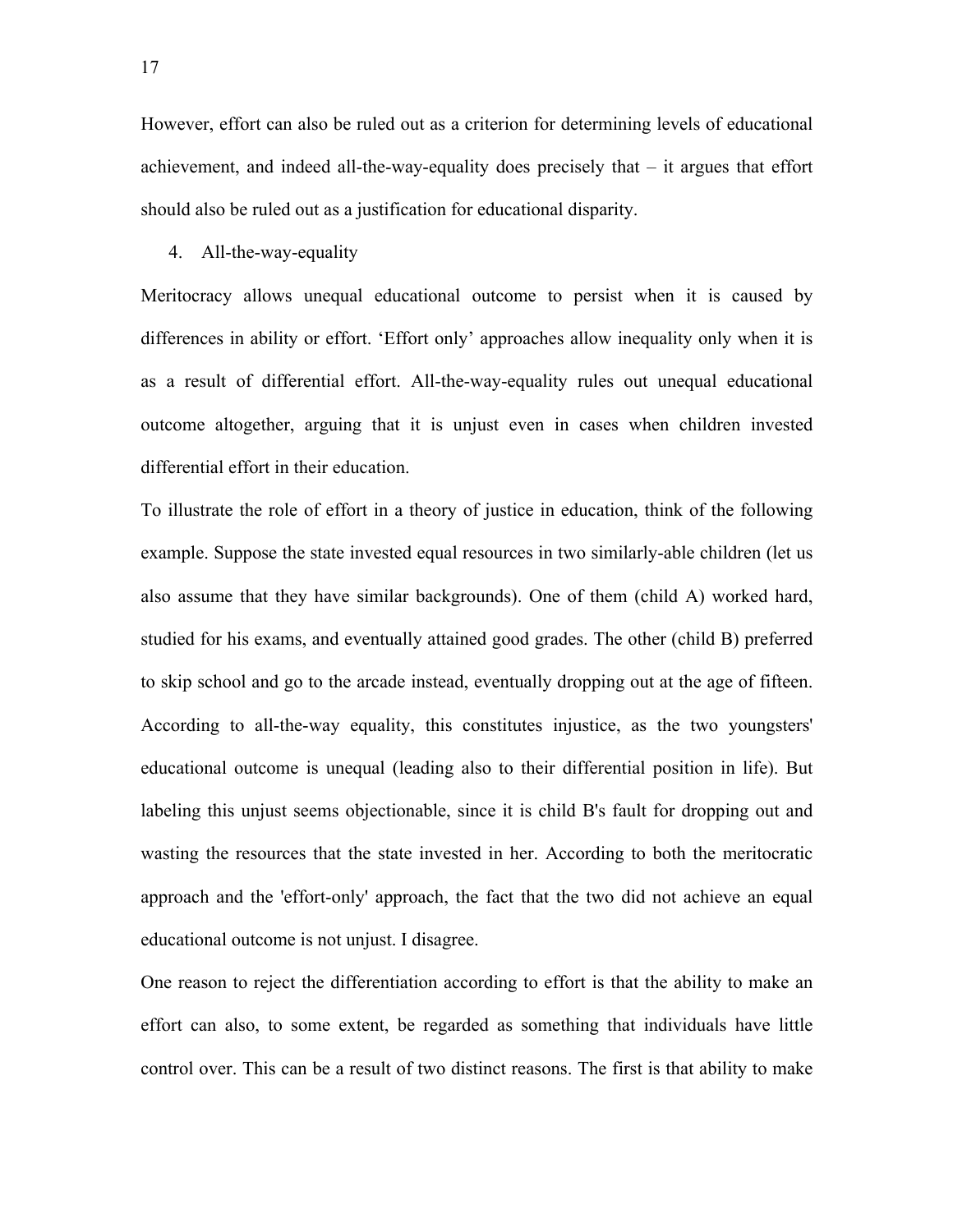an effort at school can also be viewed as an innate ability, as opposed to a choice. This is not a far-fetched possibility, as there is growing understanding of organic tendencies that affect concentration, diligence, emotional strength and other components of "effort".<sup>30</sup> In as much as effort is an innate ability, it should be regarded in the same way as cognitive ability or other matters that people have no control over.

The second way in which effort isn't under the control of an individual is through the existing correlations between belonging to certain (disadvantaged) social groups and having lower motivation regarding education. The degree of effort invested in education is influenced by culture and community, factors that shouldn't be allowed to affect educational outcome. There are also differences in the consequences of lack of motivation and effort between students whose parents can counter the effects of the child's lack of motivation (punishment, encouragement, private tutorship, etc.) and students whose parents cannot. Additionally, initial success in a task can affect motivation and make individuals more inclined to exert effort.<sup>31</sup> Both Roemer and Brighouse are aware of these correlations and suggest that when lack of effort is caused by conditions over which the individual has no control, inequality is unjust. Inequality is therefore fair, in their view, only when it is caused by 'genuine' choice.

However, my objection to allowing inequality on grounds of effort runs even deeper than simply arguing that it, too, is not a matter of choice and therefore individuals shouldn't be held responsible for it. Even if it *is* in the hands of the individual, I argue, it can't justify inequality, at least in education.

<sup>&</sup>lt;sup>30</sup> This raises a bigger issue, which I won't discuss here, concerning the notion of responsibility in general in light of the possibility that such organic tendencies exist. It would seem, however, that this issue is especially significant in the context of education.

<sup>31</sup> Brighouse and Swift, in *Education Justice and the Human Good*, *supra* note 12, p. 17.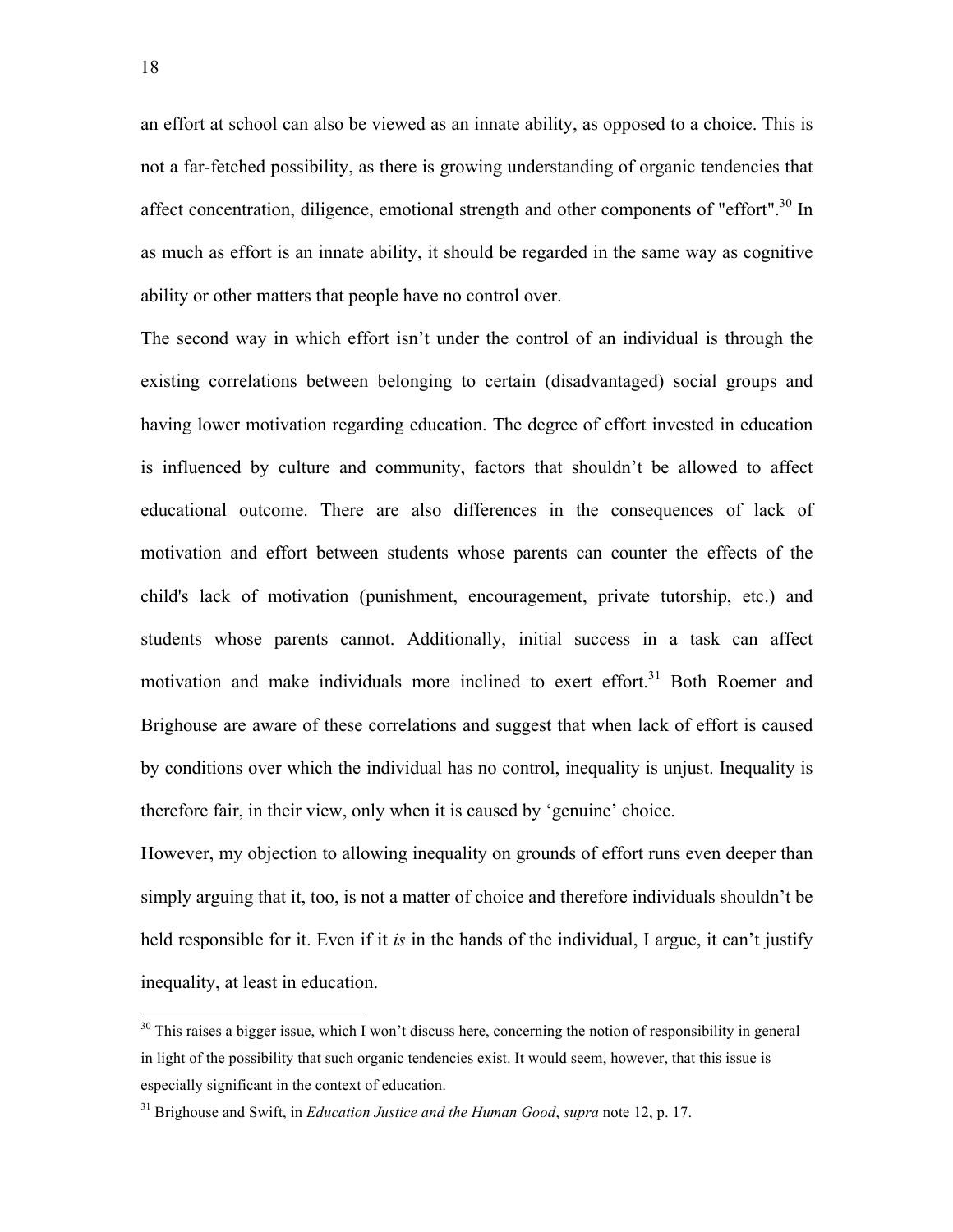Even assuming that the effort objection might be a challenge for a general theory of justice, it has far less bite in a distributive theory that is directed solely to children. Although this varies with age, development and capacity, generally speaking, children should not be held responsible for their behavior to the same extent as adults. The state should, and does, take responsibility over decision making in education, enforcing compulsory education, for example. If anything, the state has a special duty to take additional measures to benefit children who demonstrate low motivation and functioning and who drop out of school. The duty isn't affected by the fact that lack of effort is to blame for dropping out, and the duty is clearly meant to apply despite the child's resistance and lack of cooperation.

Additionally, the extent to which children should be held responsible with regard to their decision-making depends not only on their age and capacity, but also on the importance of the decision. The more consequential the decision is and the higher the stakes, the less children should be held responsible for it. If education had less influence on further rewards in life, it might be acceptable to allow children to pay the price for their laziness. However, education is as high-stakes as it gets, and therefore far too important for children to be held fully responsible for.

Moreover, there is something quite puzzling in approaches that entail "punishing" children for investing low effort, especially when effort is the *only* factor that is allowed to create inequality. Notice that when we think about students who don't make an effort, we often talk about them as being too childish to acknowledge the importance of studying, or being incapable of delaying gratification. This applies not only to young children, but also to teenagers, who are exactly at the age in which rational reasoning and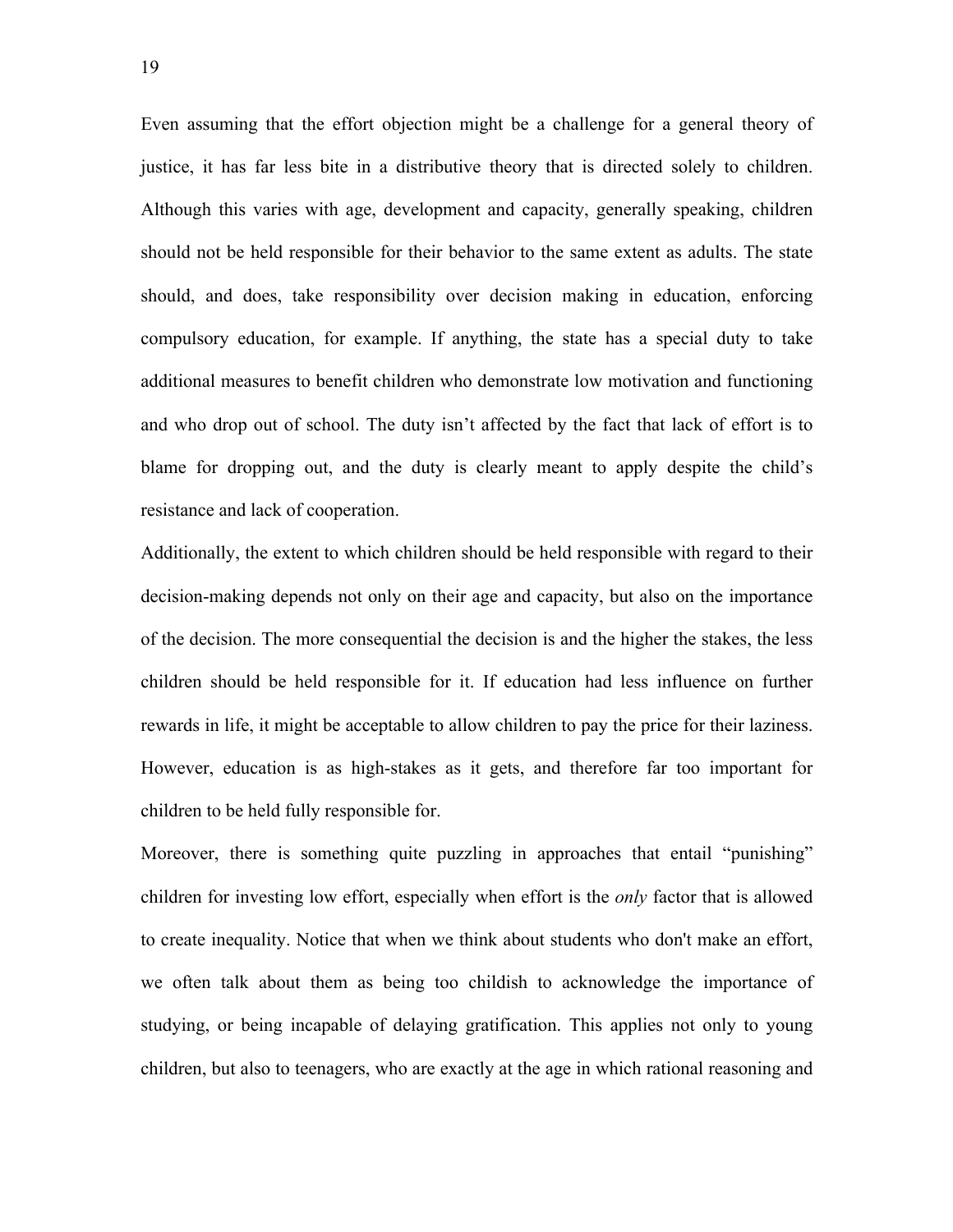prudence are hardly the norm. Granted, many children behave sensibly and traverse these years with excellent schooling. I also admit that these lapses of judgment could happen to children from all social groups, so this could counter one aspect of the inequality, but it still seems to me that by allowing inequality in outcome due to effort alone, we are, in effect, sanctioning children for being children.

The result of rejecting effort as a justification for differential outcome is requiring equal educational outcome for all individuals. All-the-way-equality, therefore, means that inequality in educational outcome caused by any reason whatsoever, is unfair. While the idea is quite straightforward it immediately raises objections which I will address at some length.

First, though – clarification is required as to the meaning of outcomes or, in other words, what exactly should be equalized between all individuals. Educational outcome can be measured in different ways, some of which are internal to education (graduation, success in exams, levels of knowledge in certain areas, or acquisition of cultural capital or other capabilities) and others that are external to K-12 education (access to higher education, competitiveness in the job market, social class, even general welfare). In this paper I do not commit to any one definition. Educational outcome means those many, sometimes intangible, "things" that individuals gain from schools, which later grant them better access to higher education and the job market. This would include grades, knowledge, confidence, eloquence, connections and any other ability or benefit that has this kind of instrumental value.

The means to achieve equal educational outcome is another issue I do not address here. It would most probably involve redistributing resources; however, there may well be other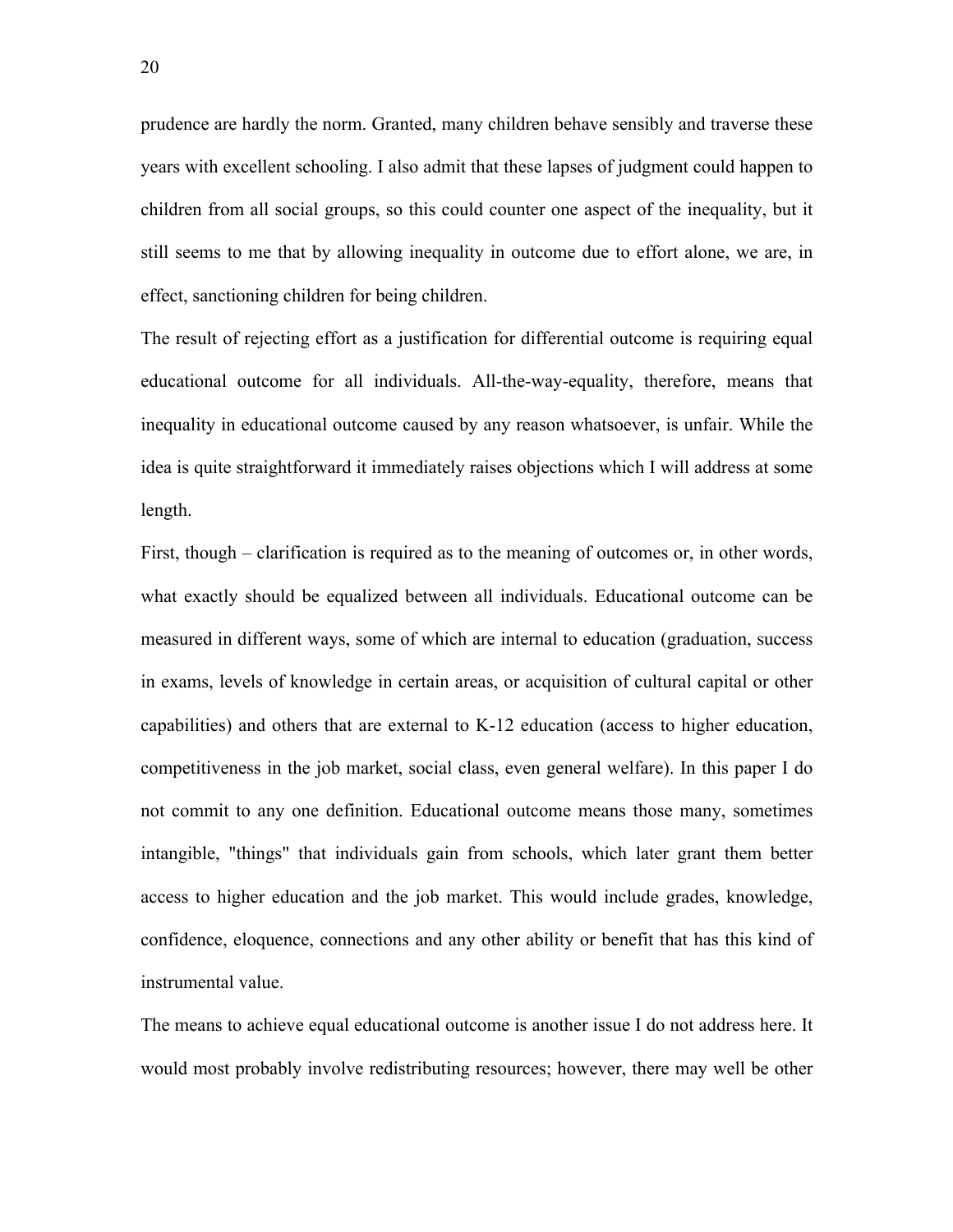means to promote equality, and importantly, this approach requires the state to take ongoing measures to determine whether gaps in achievement between individual students persist, and if they do, to eradicate them.

#### 5. Objections and Competing Interests

To say that all-the-way-equality is counterintuitive is probably putting things mildly. When Brighouse suggested his 'effort only' approach, he was criticized for being too radical.<sup>32</sup> Going all the way might therefore seem completely unreasonable. Nonetheless I argue that the approach is only implausible at first glance – its outcomes are morally required (at least *prima facie*), and some of the negative consequences it may have can be mitigated by balancing it with competing interests.

#### a. Differential Ability

<u> 1989 - Johann Stein, fransk politik (d. 1989)</u>

The *differential ability objection* states the obvious: it is completely imaginary that all students will attain equal educational achievement, no matter how hard the state or the students try. There is no way that a cognitively disabled child, for example, will achieve the same grades as a child that has an above-average IQ. Abolishing exams and grades altogether in order to create an equal outcome (the outcome being, for example, studying for a certain number of years) would do little good in this regard, as what should be equalized is not merely the formal measurements of achievement, but the substantial outcome – the knowledge, skills and capabilities that students attain in school. It is the

 $32$  James Tooley writes that "[the approach] ... is radical indeed, so much so that it is beyond the pale"; in: *Educational Equality*, supra note 19, p. 98. Graham Haydon opines that "... the radical conception might seem too radical to be taken seriously". *Ibid*, p. 8.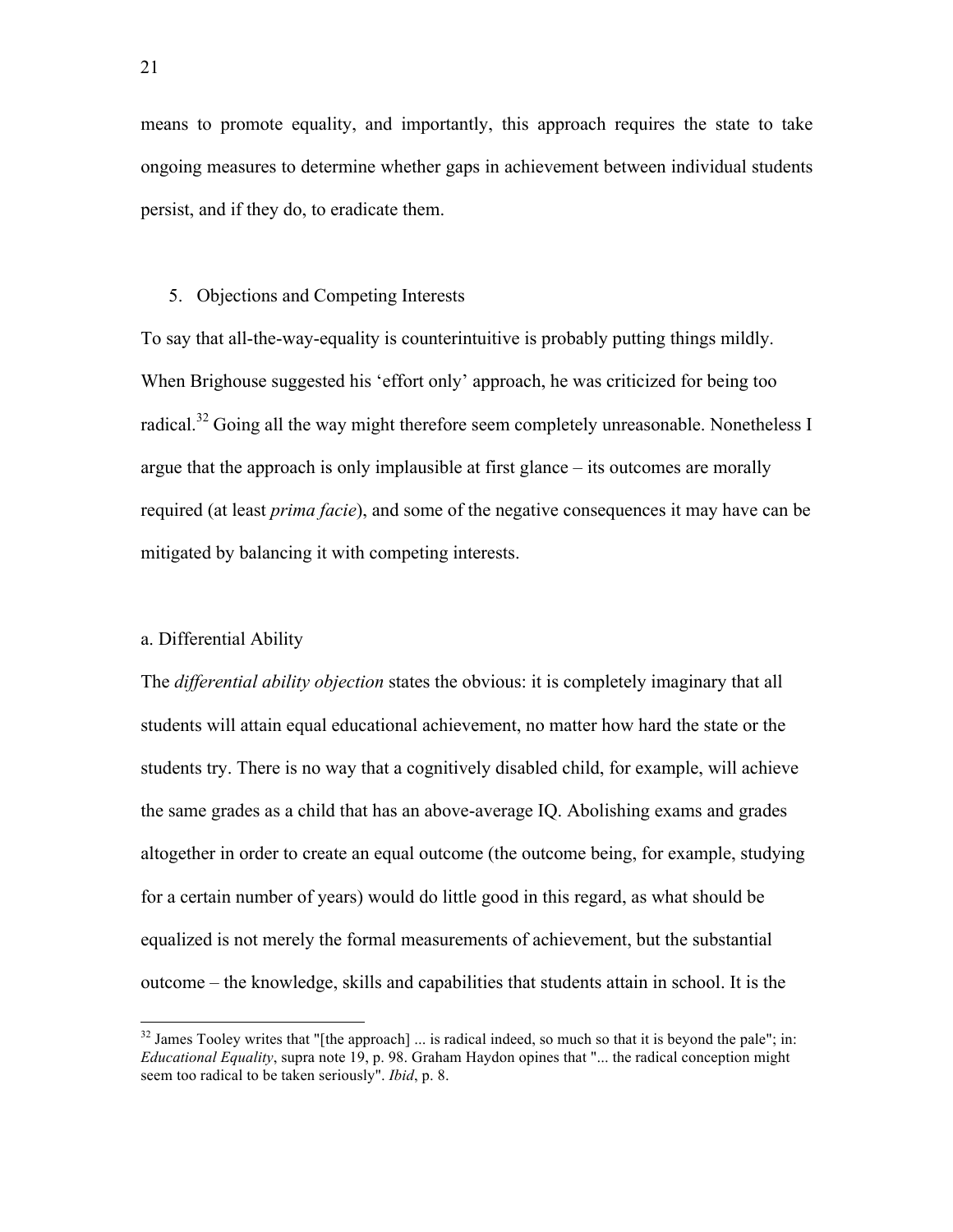outcomes that employers and admittance committees in colleges seek that we need to equalize, because when formal measures such as grades will not provide them with this information, they will devise their own methods for gathering it. We are left then with the requirement of equalizing substantive educational achievement, which is an impossible task. There is a lot to be done for the cognitively disabled child, of course, but striving for equality in educational outcome in this particular case seems ridiculous. Therefore, so the objection goes, equal outcome should be rejected as an objective of distribution. But what if there were educational methods that could bring all children to an equal starting point? Wouldn't there be a good reason, as a matter of justice, to take this course of action? Of course, there might be reasons to refrain from doing so if the process was oppressive or had other negative consequences.<sup>33</sup> But absent such consequences, it seems that adopting these measures would be positive and just. In an education system in which relevant outcomes are equal, all graduates are equally endowed with skills and knowledge required for life. The fact that such an option is extremely costly or currently impossible doesn't mean there is nothing good about it. In a system that follows my conception of equality, aspiration for equality in outcome should be the starting point, and problems such as feasibility or price should be overcome when possible, and treated as unavoidable exceptions when they are not. Additionally, the aspiration for equal outcome entails that the situation in which there is less inequality in educational outcome is better, other things equal, than situations in which there is greater inequality.

<u> 1989 - Johann Stein, fransk politik (d. 1989)</u>

c.

 $33$  For example, it might denote that people with disabilities are inferior, causing them disgrace and disadvantage, or diminish human diversity. I do not deny that there may be certain cases in which these, as well as other, competing interests could override all-the-way-equality. These cases will be discussed in part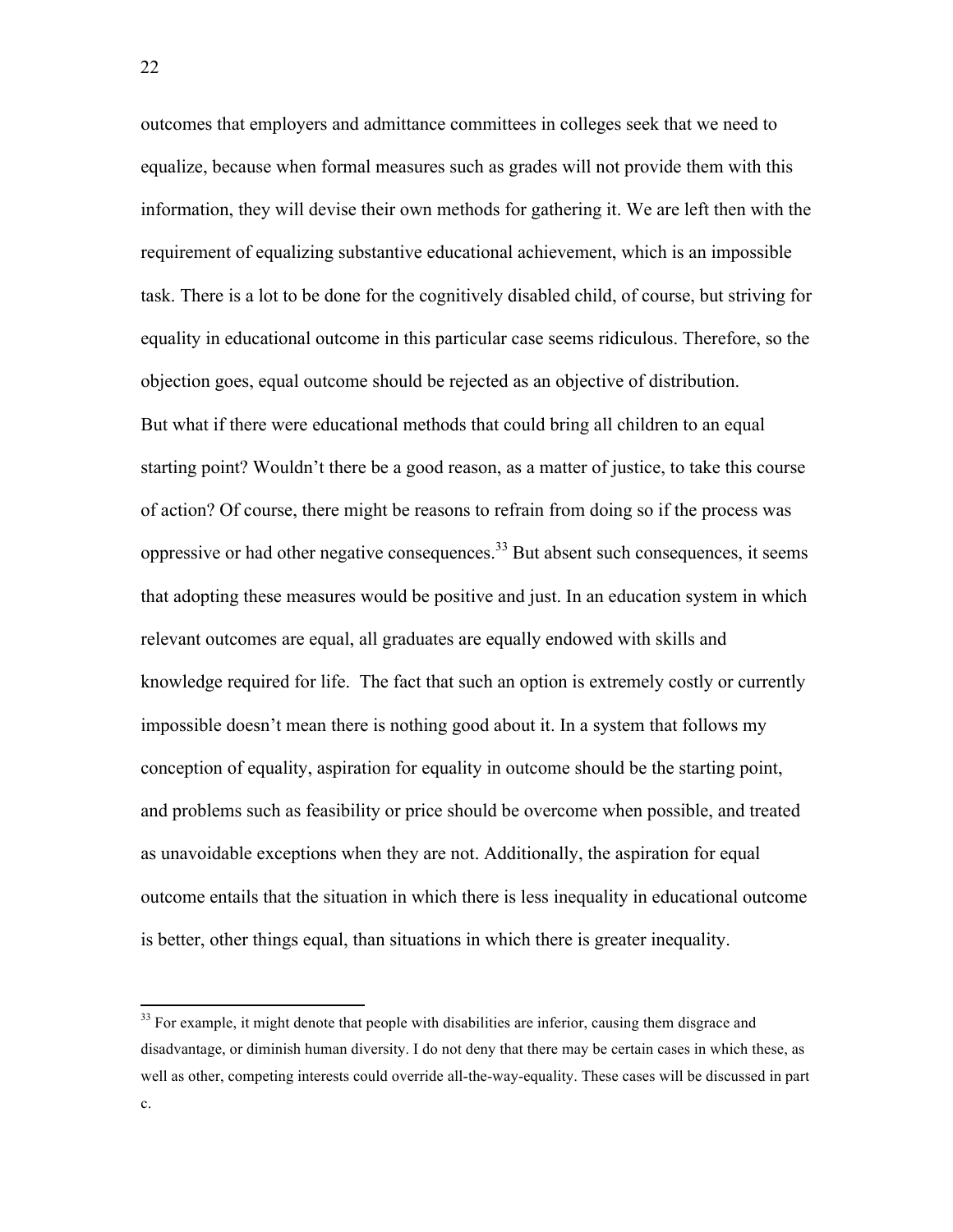Another possible response to the fact that equal outcome in education seems impossible is to try to tackle it from the opposite direction: although it is impossible to teach all children high level algebra or physics, it might be possible (though perhaps not advisable) to achieve equality in educational outcome by leveling all children down, to an achievement level attainable by all children. This could be achieved in many ways: providing high achievers with poor education or no education at all; and if they still achieve higher than others we could obtain equality by implementing programs that decrease cognitive ability, such as exposure to dumbing television shows or even hypnosis or medical procedures that reduce academic ability. Harry Brighouse (whose approach is also subject to this objection) demonstrates this possibility by suggesting lobotomies for especially talented children. At the very least, it seems inescapable that an outcome-based approach sees something good in undertaking one or all of these actions.

#### b. Leveling Down

The requirement to lower educational achievement in order to obtain equality in outcome raises *the leveling down objection,* mentioned above. However, the leveling down objection, a powerful objection to equality in general, does not apply to positional goods and therefore does not apply to the positional aspects of education. Taking away educational advantage from children has a positive effect on the objective situation of worse-off children by enhancing their competitiveness. Conversely, when positional goods are distributed unequally, the individual holding the smaller share suffers further disadvantage because the instrumental value of her education diminishes. She has a smaller chance of securing a desirable job, being accepted to higher education and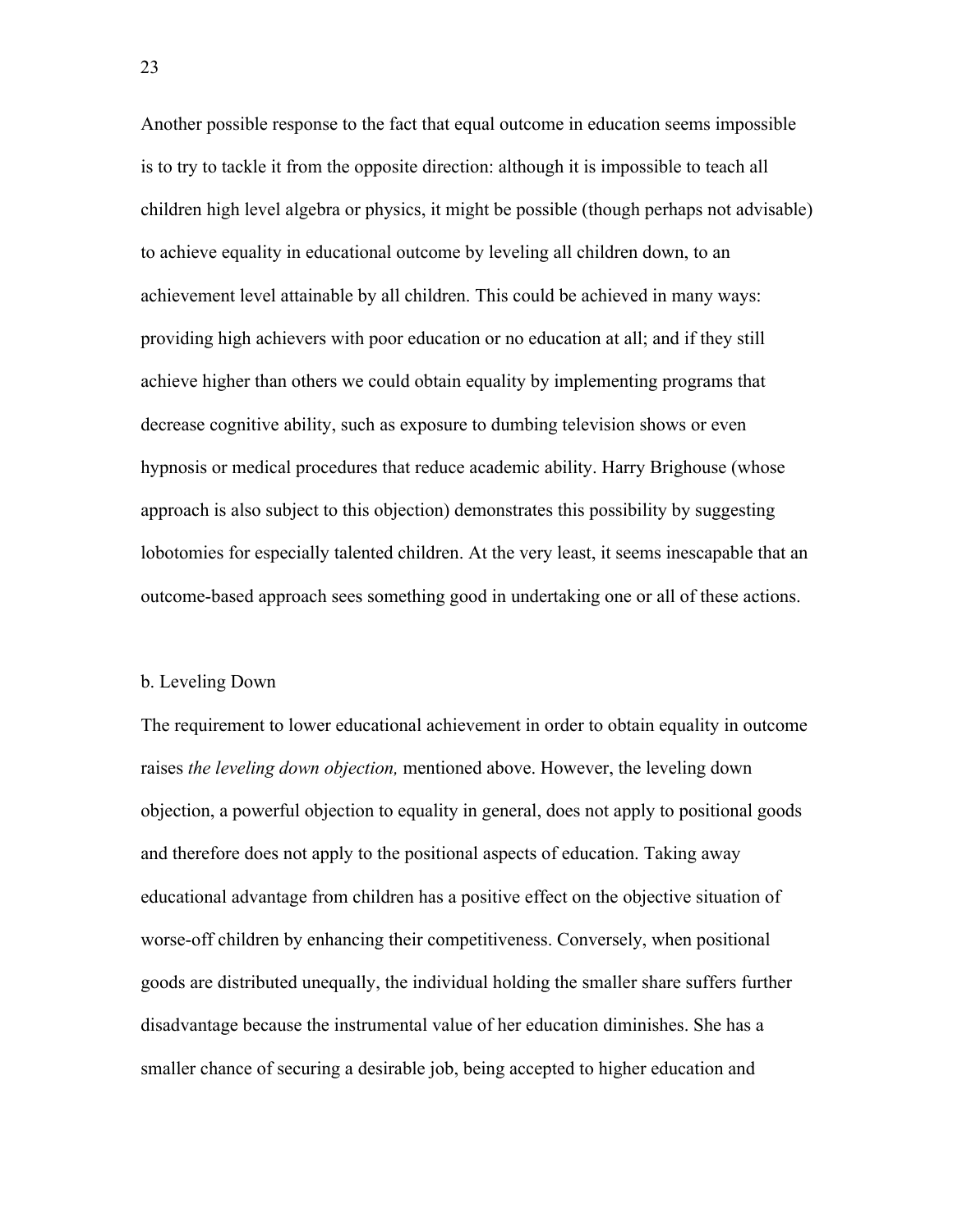enjoying financial security. Denying the better-off their educational advantage is therefore not a matter of envy at all but rather has very real benefits for the worse-off, and will thus never constitute leveling down, strictly speaking. What follows is that the leveling down objection does not apply to the distribution of education. Yet, even though the leveling down objection does not apply, it still seems deeply objectionable to hinder any child's educational development, either by depriving her of cognitive stimuli or by performing a lobotomy. Could there be something good in lowering children's achievements in the name of equality?

Once we take education's instrumental role seriously (according to which the exit point of education dictates a person's wellbeing for the rest of her life), it does not seem at all strange to say that there is *something* good about creating equality in educational outcome, even at the price of lowering educational outcome for some. That *something*, is the improvement in the objective situation of the worse-off that follows from lowering the achievement of the advantaged. This doesn't mean that we should always do so, all things considered – there are many forceful reasons to refrain from doing so in many cases (I will touch upon some of them next). Indeed, many of the possible ways of lowering achievement would ultimately be impermissible (including, fortunately, lobotomies). Nonetheless, there is definitely something good, *prima facie*, about lowering advantaged children's educational achievements in order to achieve equality.

#### c. Balancing Competing Interests

The next set of objections concern possible undesirable outcomes of all-the-way-equality, outcomes that make this approach seem unappealing. As was previously stated, obtaining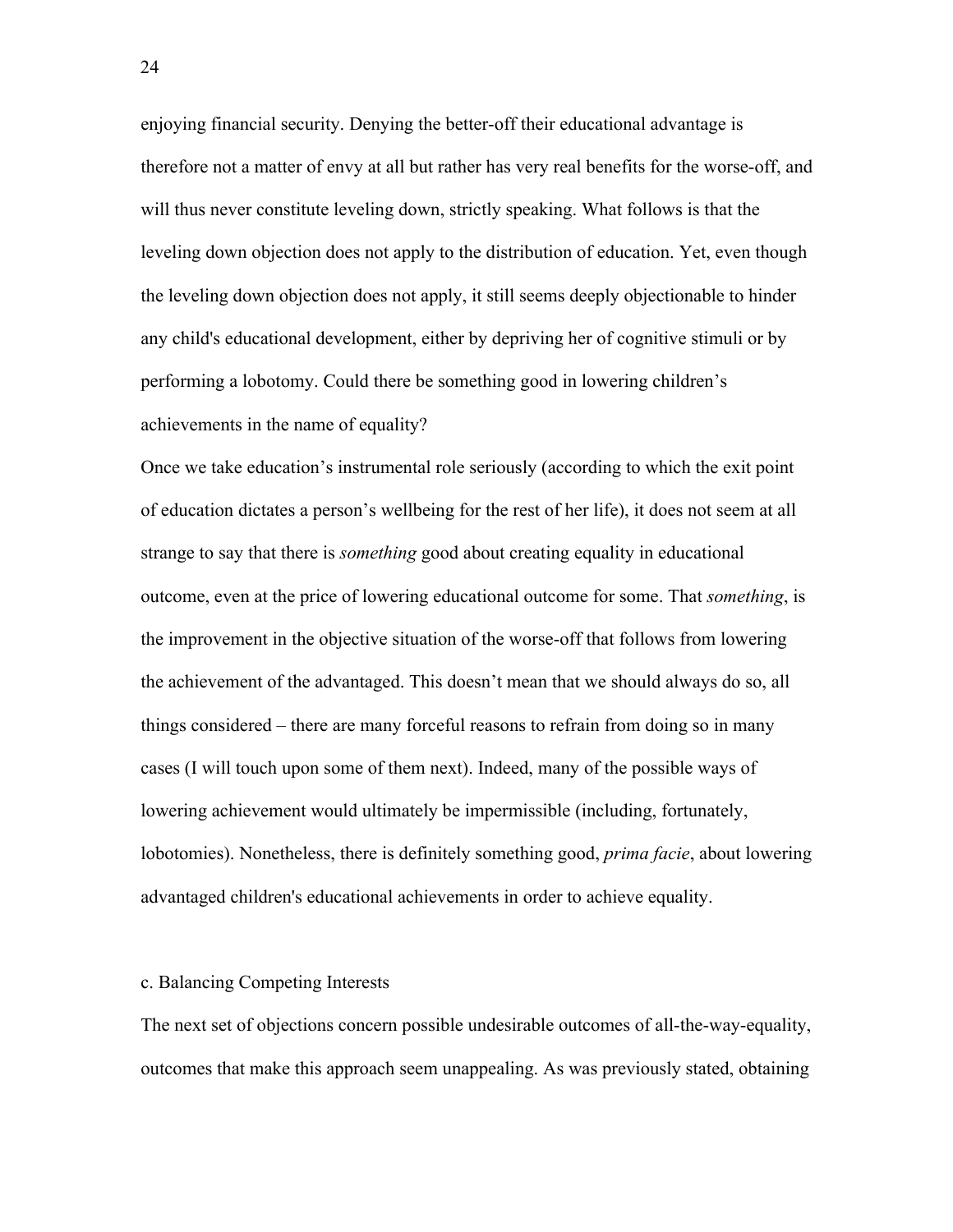equality in educational outcome requires radical actions that raise questions as to the feasibility and plausibility of the approach. It would no doubt require investing enormous resources which could compromise other important social goals. The approach would also require preventing some of the top achievers to excel, a requirement that can create a whole host of negative consequences – for society, children and parents. It may hinder the development of potential inventors, scientists and thinkers who will contribute to the development of humankind; it can infringe on children's interests in developing to their fullest capacity and realizing their potential as well as their interests in bodily integrity and privacy. Additionally, neutralizing positional advantage in education also results in the loss of non-positional benefits of education, depriving individuals not only of the unjust advantages they acquired, but also of capacities that give their lives meaning while harming no one. Parental preferences and choices may also have to be frustrated to achieve equality, thus interfering with families and parental discretion. The way to deal with this objection is to concede that while equality in education matters,

it is clearly not the only thing that matters. There will, inevitably, be cases in which equality will need to retreat in light of these (and perhaps other) competing interests. Balancing these interests counters some of the most extreme outcomes of the approach making it more plausible. For example, it ensures that society won't lose the ability to nurture the next generation of professionals or that endless resources won't be wasted on a marginal improvement of a single student. Therefore, although all-the-way-equality requires equalizing educational outcome between all individual children, this requirement will be softened somewhat, all things considered.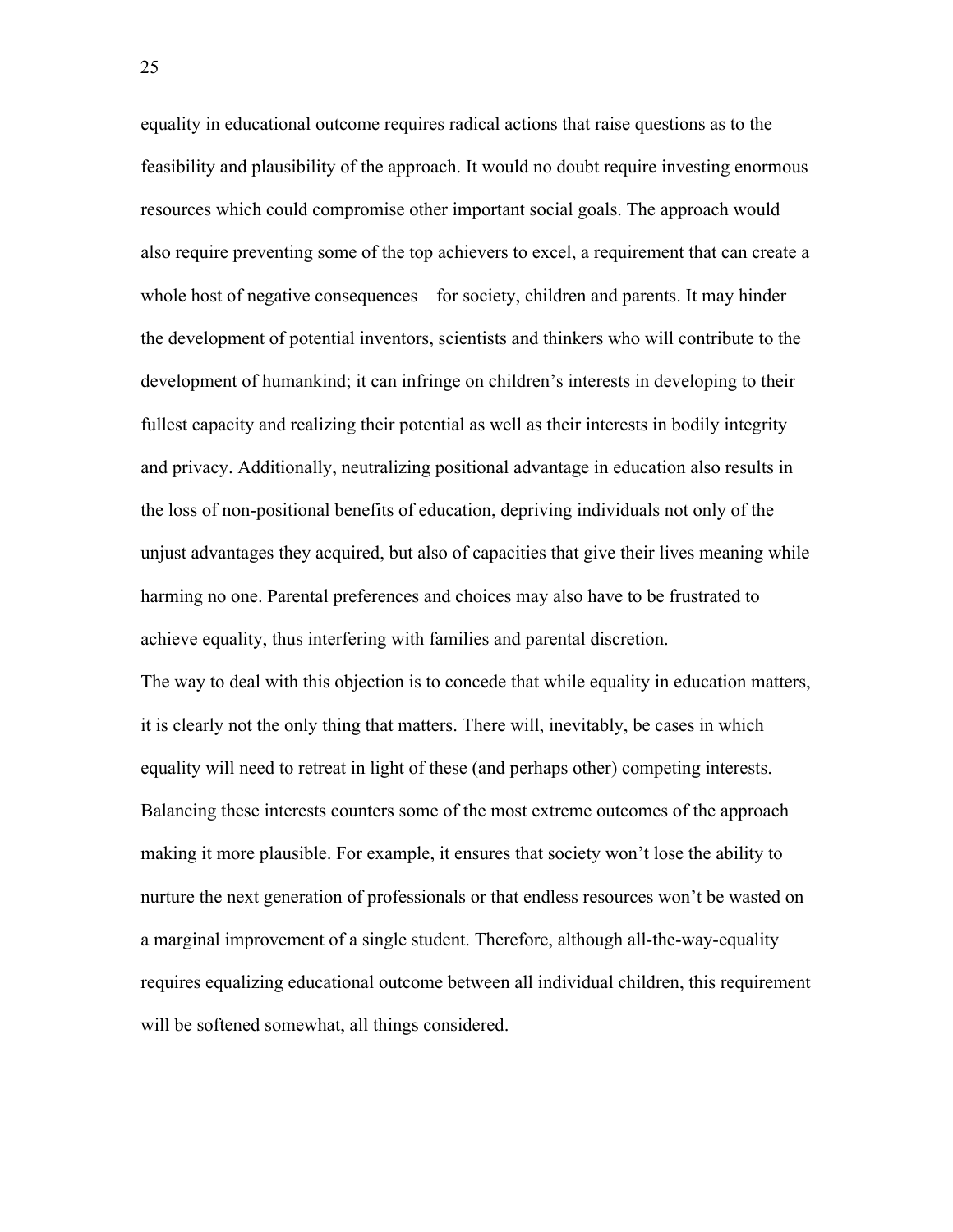Admittedly, while balancing all-the-way-equality with other interests makes it more plausible (by preventing the dramatic implications) and feasible (by softening some requirements that are economically impossible or too demanding in other ways) it also lessens the uniqueness of the approach and its appeal. This does not suggest that there would be no practical implications to endorsing all-the-way-equality rather than another approach. There would still be cases in which all-the-way equality entails different practical outcomes. Returning to the third grade example mentioned above with the three students who require further assistance (a child from a racial minority, the child from a poor family and the one with lower cognitive abilities), let's add a fourth – a student who has not invested effort. According to other approaches, justice does not require investing further resources in this student. All-the-way-equality, on the other hand, requires this, at least in the absence of substantial competing interests that would, all things considered, outweigh this requirement.

Additionally, the importance of all-the-way equality doesn't depend solely on having different practical implications. The reasoning it offers is analytically distinct and, I would argue, more appealing than that of the alternative views.

Finally, it should be noted that the need to balance distributive justice with other interests is not unique to all-the-way-equality, nor is it required solely on account of it being so radical. All principles of justice (in education and elsewhere) must address the cases in which they retreat in light of competing interests. It is undeniable, however, that the more far-reaching the requirements of the principle of justice, the more prone it is to conflicts, and balancing is therefore more central.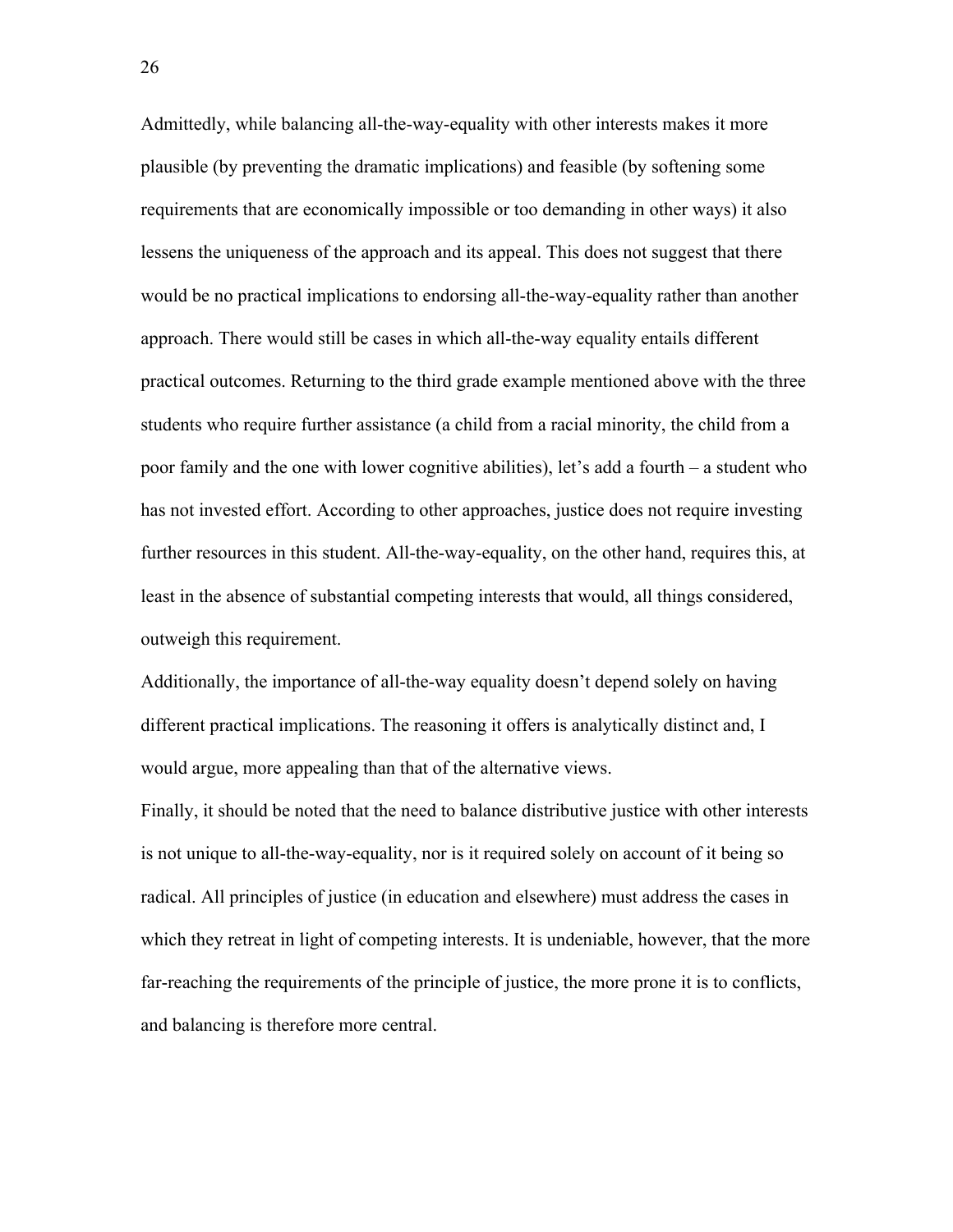Presenting the full argument regarding the competing interests that constrain all-the-wayequality is a task that exceeds the scope of this paper, and one which I undertake elsewhere.<sup>34</sup> The argument applies to any principle of justice in education and doesn't depend on endorsing all-the-way-equality. Here I describe only the gist of the argument, and demonstrate it briefly, hoping it suffices to indicate that all-the-way-equality could be a plausible principle of justice in education while remaining uniquely demanding. Though there are, no doubt, cases in which all-the-way-equality cannot be achieved without unreasonable infringement on other interests and should therefore retreat, I argue that this tension is overstated. In fact, I observe that it is often the case that realizing the most important aspects of the competing interests does not involve severe harm to equality, and therefore the interests can be sufficiently ensured without upsetting equality. This can be explained by the fact that the competing interests are often related to the non-positional aspects of education rather than to its positional aspects. Realizing the core aspects of non-positional aspects of education, therefore, doesn't involve upsetting equality, and actions that cause severe tension between equality and non-positional competing interests are often those that aren't at the core of the conflicting interest. In these cases, the infringement on an individual's interests is relatively small and equality will still be justified, all things considered.

One example of this concerns children's interest in realizing their potential. One could argue that one's talent, ability, and potential are a part of their self, and therefore should be compromised for the sake of equality. If so, this could prevent many of the actions required to promote equality. However, I argue that the kind of talents and abilities that tend to become a part of one's identity in a way that precludes taking them, are more

<sup>&</sup>lt;sup>34</sup> Reference omitted for review.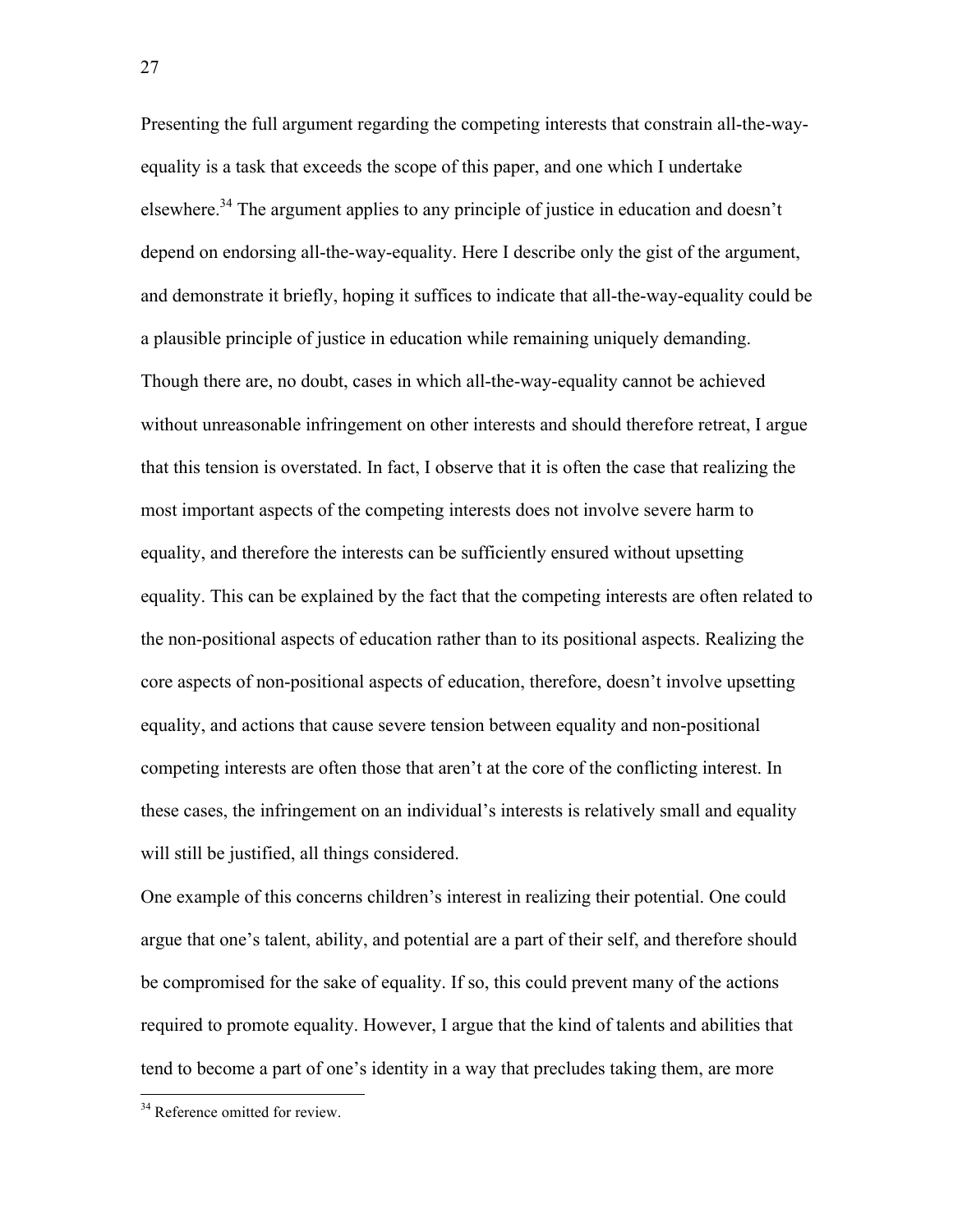likely to be connected to the non-positional aspects of education rather than the competitive aspects which should be subject to limitation. For example, though children may have an interest in being first in their class, it is unsuitable to view this as constituting their "self" in the relevant way. It is easier to think of other abilities, such as a gift for writing or analytical thinking, which aren't competitive, as a part of one's self This doesn't cover all cases, and some positional aspects of education may go to the core of one's identity. A child's passion for mathematics or science can be a part of his "self" while granting him competitive advantage. Even the urge to excel and compete can be both constitutive of a child's identity and corrosive to equality. However, for my purposes, it is enough to show that the volume of cases in which competing interests will circumvent the requirements of equality is more limited than meets the eye, and to observe that the core aspects of the competing interest are less likely to conflict with equality. Accordingly, it is often possible to preserve the most crucial requirements of the competing interests as well as all-the-way-equality.

A further way to ease the tension between children's interest in developing their potential and all-the-way-equality involves distinguishing between one's *actual* ability and one's potential. Holding other things equal, taking away actual ability infringes on one's self more severely than limiting activities that could realize potential.

Admittedly, ability is conceptually similar to potential. Ability is also 'hypothetical' in the sense that it does not involve the actual exercise of the ability: being able to play the piano is not the same as actually playing it. However, having the *potential* to be able to play the piano is yet another matter – signifying the ability to develop an ability to play the piano. In the educational context, potential entails the possibility of developing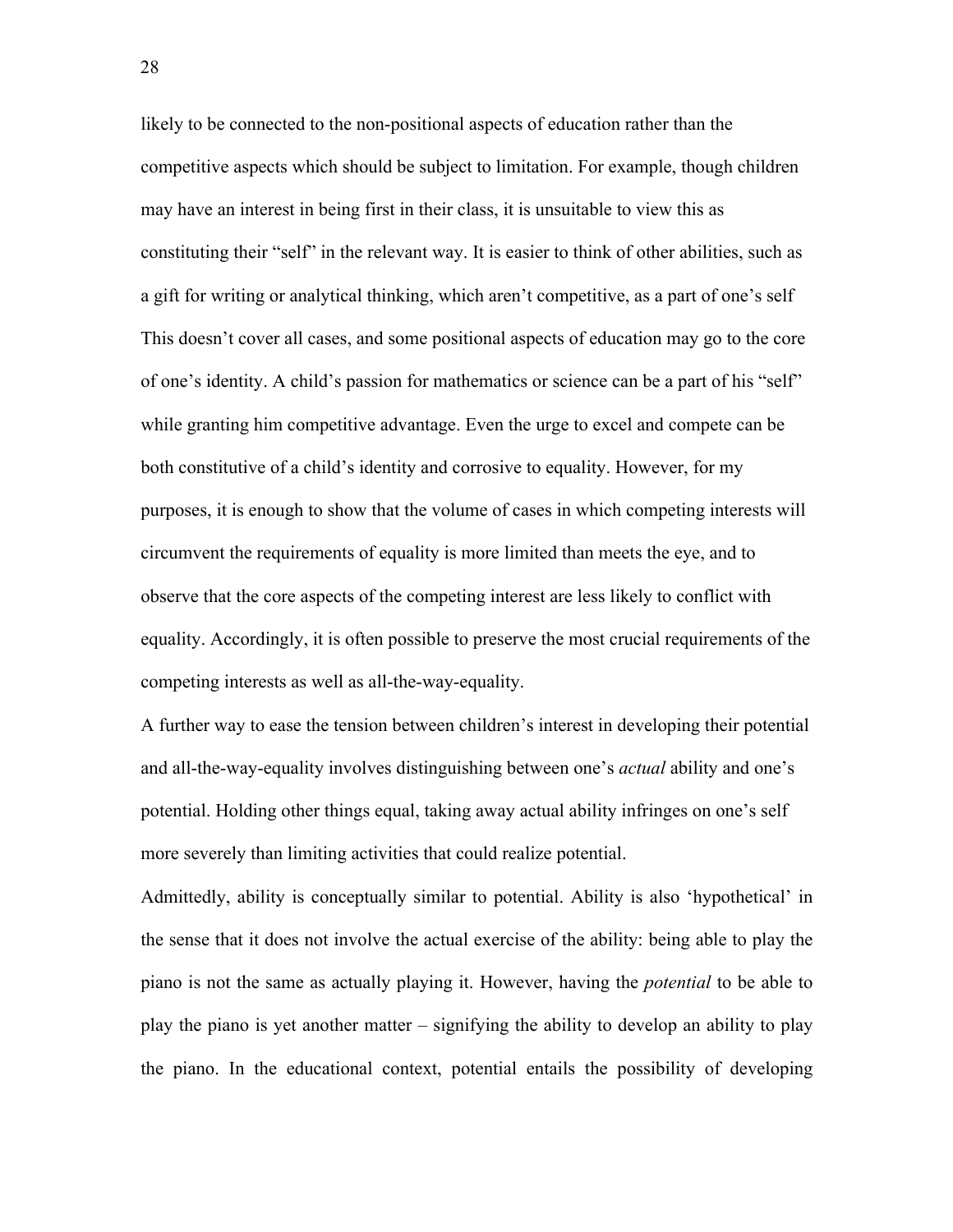abilities and acquiring knowledge, given the opportunity. Abilities and knowledge, in this sense, are educational outcomes (albeit intermediate outcomes) of realizing potential.

It would seem, intuitively, that taking away actual abilities is more objectionable (on account of infringement on the self) than preventing children from obtaining them in the first place by preventing realization of potential. Potential can be frustrated for many reasons and therefore it is further away from the core of people's identities than the abilities which they actually posses. Whether or not a certain potential is a part of one's self is a matter of degree which is influenced by the estimated probability of realization. When realizing potential requires merely a small and mundane action – for example, if realizing potential can be obtained by attending school the next day – this potential is closer to the core of the child's self. Conversely, when realizing potential requires extraordinary measures, the probability that it will be realized diminishes, entailing that this isn't an inherent part of the child's self. Limiting the ability to realize this kind of potential for the sake of equality is not, therefore, objectionable to the same extent. I would also speculate that this is the way people feel about their potential and ability, namely that people care more deeply about their abilities than about their potential abilities. Naturally, the more theoretical the potential is, the more equality-disrupting activities would have to be allowed in order to realize it. Therefore, limiting the scope of the interest in realizing potential in the way described eases the tension between it and all-the-way-equality.

The conclusion is that while there are undoubtedly cases in which equality should retreat in order to prevent the most counterintuitive results of all-the-way-equality, these cases are more limited than it would seem initially. More importantly, many of the competing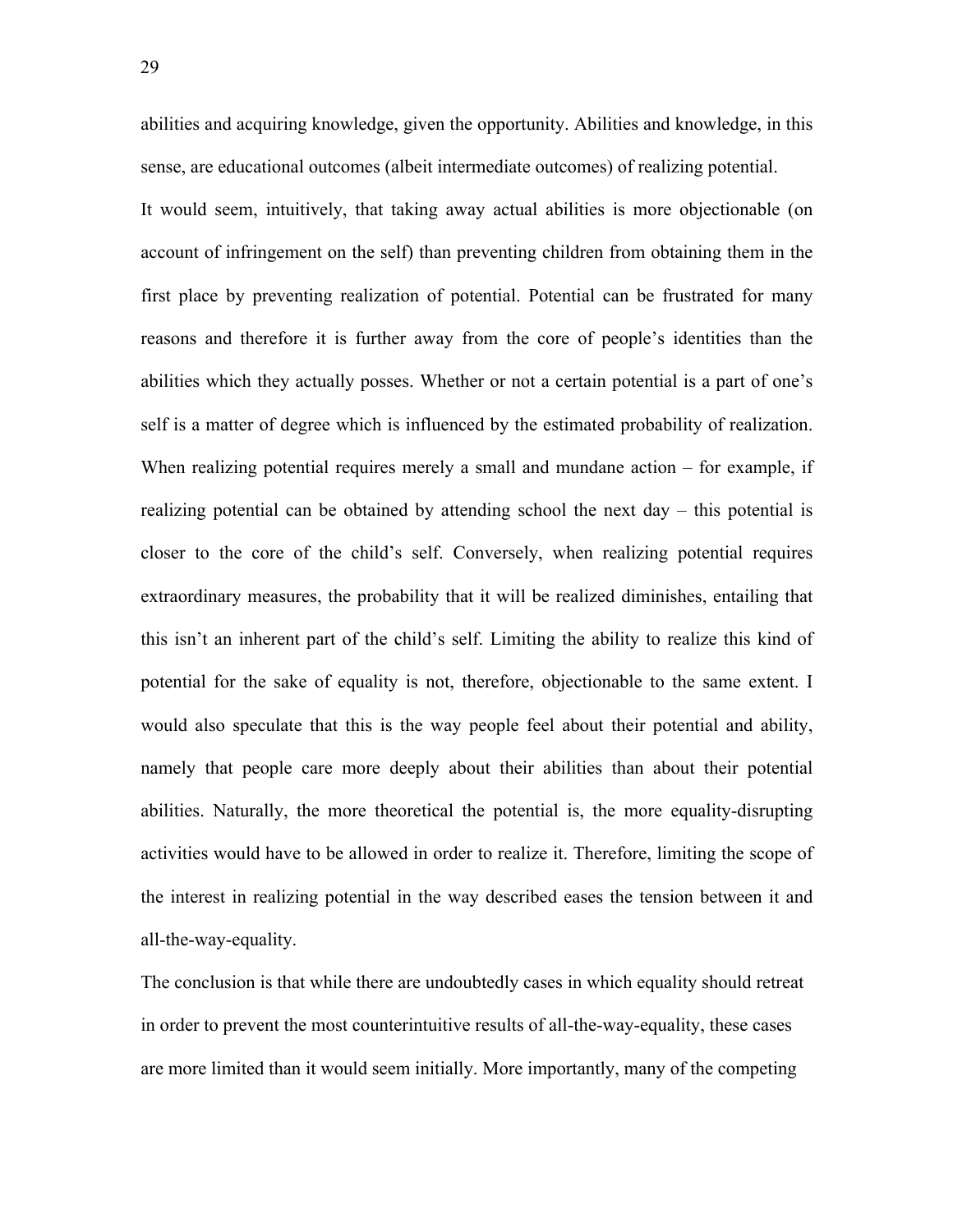interests involve ensuring the non-positional dimensions of education, and realizing them for some children does not necessarily entail disadvantaging others. The actions that are most disruptive to equality may often be those that are less crucial for realizing the competing interest. This was demonstrated in this paper only with regard to children's interest in realizing their full potential; however, the argument can be generalized to other competing interests, such as parental interests in nurturing familial relations with their children, educating their children according to their way of life and others. Therefore, even after balancing all-the-way-equality with competing interests the approach maintains much of its initial thrust and remains a highly demanding principle of justice in education.

d. Does All-The-Way-Equality Differ From a Prioritarian Principle of Justice in Education?

I argued at length that lowering the educational outcome of successful students is not a case of leveling down. Leveling down occurs when taking from the disadvantaged results in no improvement for anyone else. In education this is not the case, and equality promotes the objective wellbeing of the worst-off, by increasing their education's instrumental value. Given the huge impact that education has on further rewards in life, preventing others from gaining educational advantage has a significant positive effect on the lives of the worst-off. What follows is that equality of educational outcome between all individuals would be justified also according to a prioritarian principle of justice in education.<sup>35</sup> If so, one might wonder whether there is any difference between the

 

<sup>35</sup> Harry Brighouse and Adam Swift, 'Equality, Prioirty, and Positional Goods', *Ethics* 116 (2006), pp. 471- 497.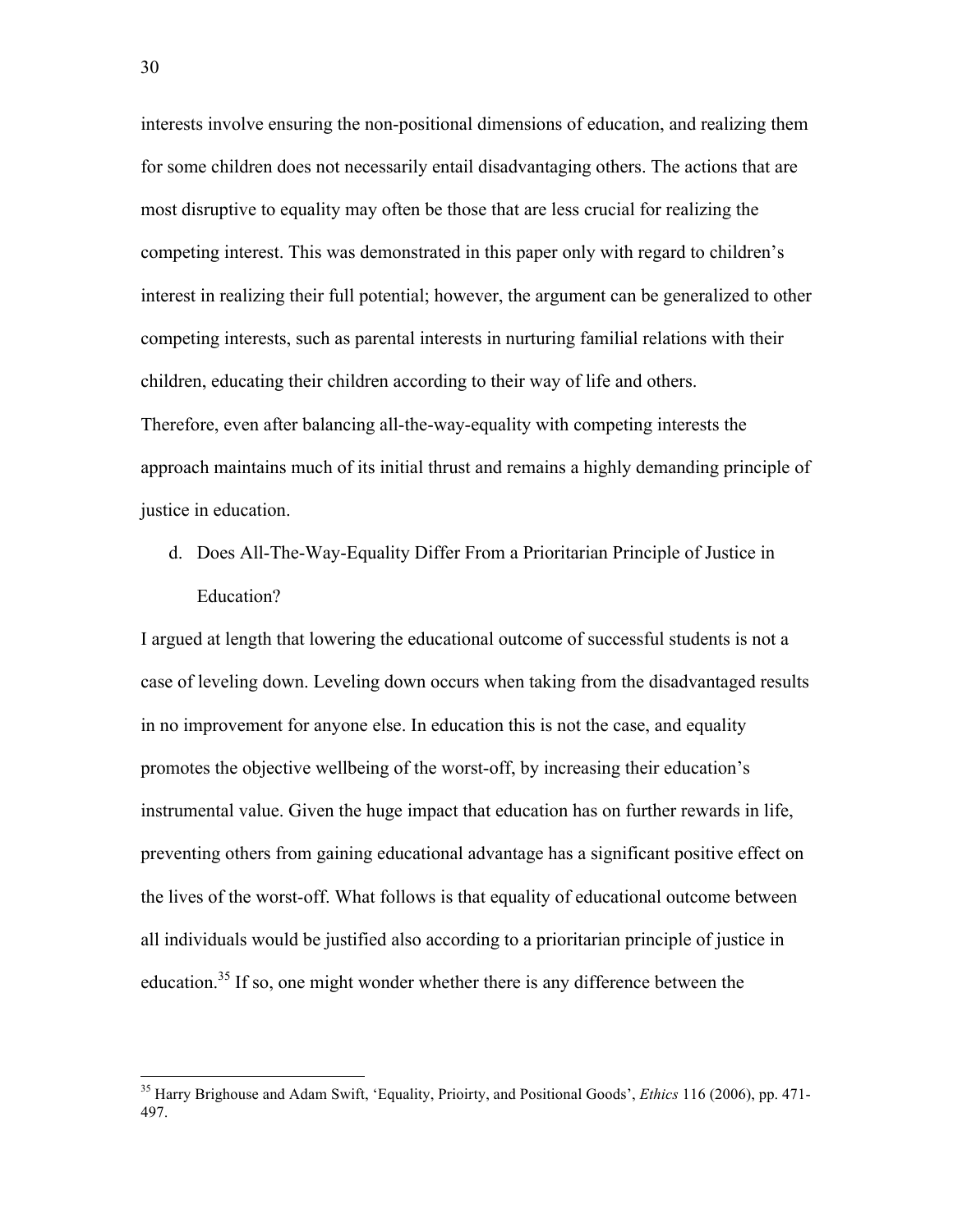suggested principle of all-the-way-equality, and a prioritarian principle of educational justice. 36

Although both principles require (*prima facie*) equality in educational outcome for all children, there may still be differences between the two. For example, they may differ when asked to evaluate which of two unequal situations is better in terms of justice. A prioritarian would have to ascertain which of the two situations is preferable for the worst off, and that would be the primary (and for absolute prioritarians, the only) consideration in determining which of the distributions are preferable. Egalitarians would also give weight to the position of the worst-off, but other considerations would also influence the evaluation, such as the condition of other (disadvantaged and advantaged) groups and individuals, and the size of the gap. $37$ 

There may also be differences between the two principles in terms of the kinds of educational policies they would encourage. An egalitarian would, no doubt, support a wide variety of policies – enhancement programs for children from poor backgrounds; corrective teaching for children with disabilities; preschool education; racial and socioeconomic integration; programs for students who have dropped out as well as those who are in danger of dropping out; and restrictions on certain forms of private education or other advantage-gaining practices. While all these measures (as well as countless others) would be endorsed by a principle of educational equality, they may not conform

<sup>&</sup>lt;sup>36</sup> Note that Schouten's account of priority requires distributing resources to the worst-off, with the aim of promoting their wellbeing in life, and not improving their educational outcome. Therefore her specific view does not reach the same conclusion as all-the-way-equality. An account of priority that would be similar to all-the-way-equality would have to require that priority for the worst-off be expressed in educational outcome.

<sup>37</sup> See Larry Temkin, *Inequality* (1993, Oxford University Press).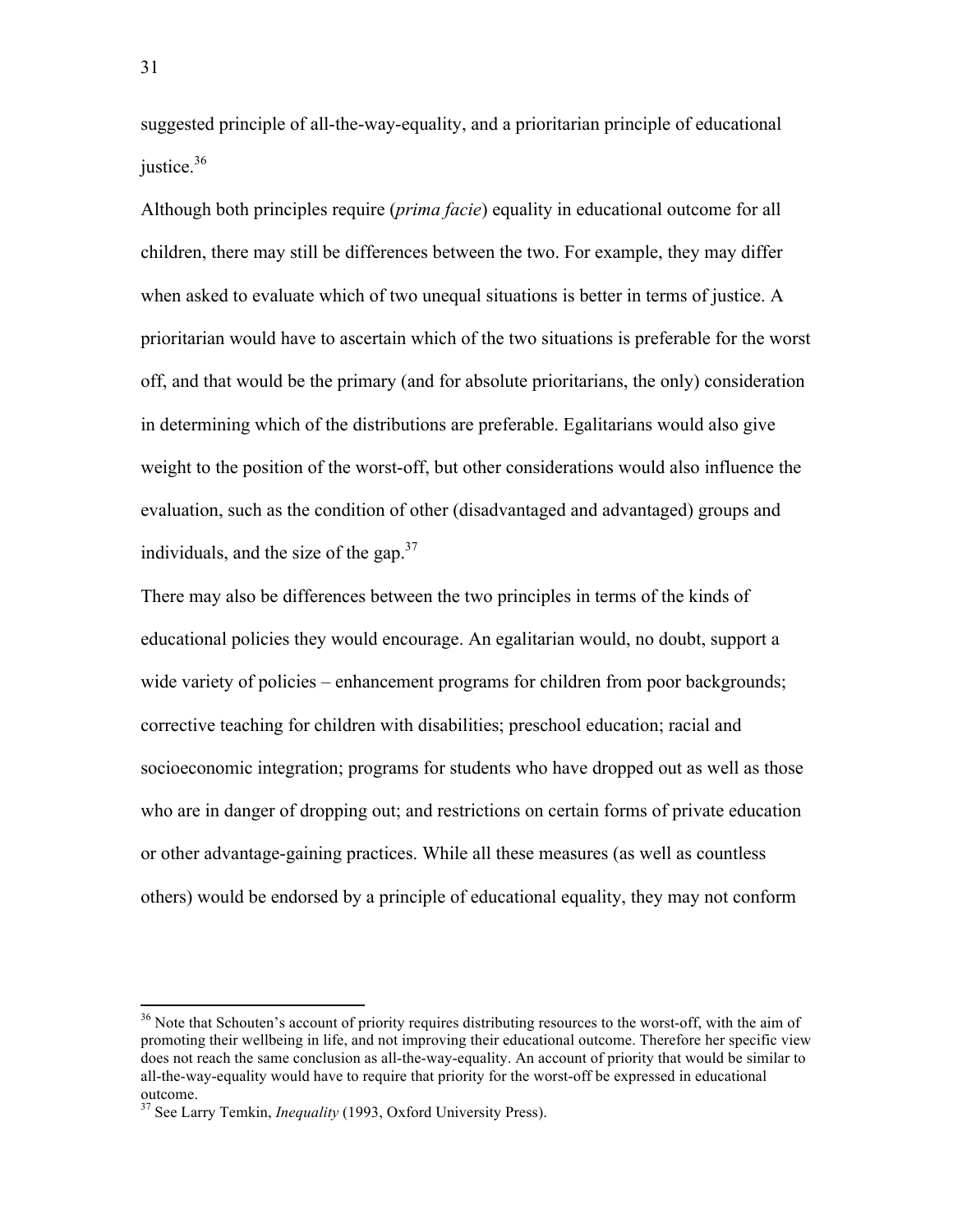to a principle of priority which may require withholding resources from all but the most deprived until their needs are sufficiently addressed.

Despite these differences, priority and all-the-way-equality, two theories that are differently motivated and give value to different things, interestingly converge in the case of education (and other positional goods). This doesn't necessarily pose a problem for allthe-way-equality. The fact that equal educational outcome is justified by a prioritarian principle of justice could actually provide it with some much-needed support. I do think it worthwhile to stress, however, that the most attractive feature of priority, namely that inequality is allowed in order to benefit the worst-off, is inapplicable to education; taking from the advantaged cannot be avoided in the case of education, even according to a prioritarian approach. It would seem, therefore, that further argument is needed to elaborate why a principle of priority is attractive in education.<sup>38</sup>

#### 4. Conclusion

<u> 1989 - Johann Stein, fransk politik (d. 1989)</u>

All-the-way-equality is very difficult to imagine. It seems over-demanding, both in terms of resources, but even more so because it requires limiting children's possibility to gain educational advantage, with all of the problematic implications that follow. This explains why despite the shared intuitions concerning education, we have been accustomed to settle for more modest distributive principles.

In this paper I have attempted to demonstrate that when it comes to education, none of the more lenient principles of justice will do, and we must "go all the way". Nothing

<sup>&</sup>lt;sup>38</sup> Schouten's account of priority is motivated by the need to contend with the presumed injustice caused by the fact that meritocracy doesn't attend to inequality caused by differential ability. As a result, Schouten's motivation, it seems, is an extension of the egalitarian motivation to yet another group. See supra note 10. Tooley's support for priority is motivated by his aversion from promoting equality by taking from the advantaged. See *supra* note 10.